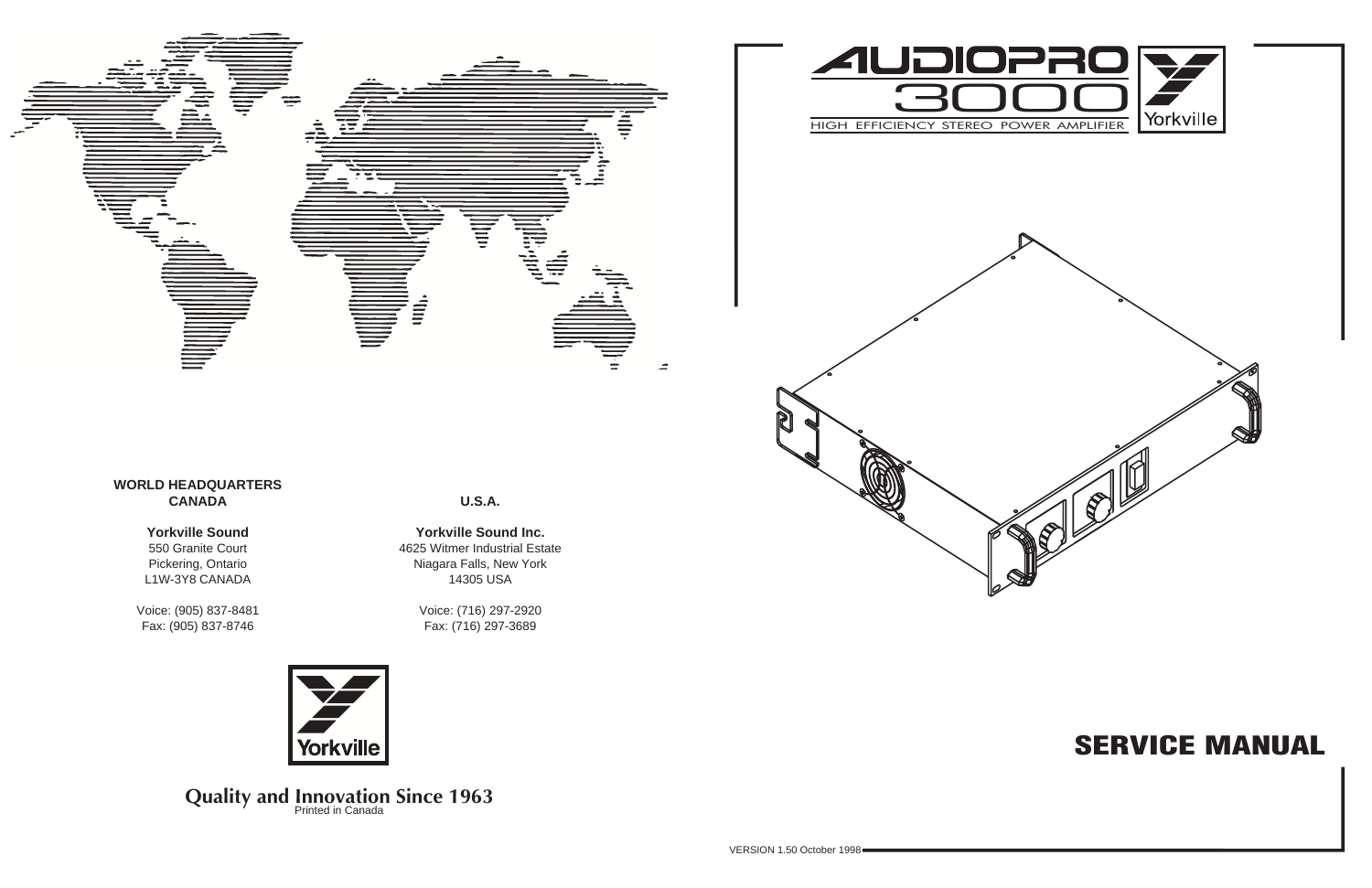# **AUDIOPRO AP-3000 SERVICE MANUAL**

#### **M1012 "THE INPUT BOARD"**

The input board processes the audio signal from the input jacks to the voltage amplifier board, (M1011).

Each channel consists of a balanced gain stage, defeatable bass boost filter, and a preemphasis filter network.

The balanced input, (XLR Jack) and unbalanced input (phone jack) are wired in parallel to the input of a balanced operational amplifier, (U1). The gain of this stage is 1.6 (4dB) balanced and 1.6 (4dB) unbalanced. Resistors R1, R5 along with capacitors C1 and C2 form a radio interference elimination filter.

Switch S1 selects a flat or bass boosted frequency response. The bass boost filter provides a 20Hz high pass, high Q filter response with a +4dB peak at 55Hz. The filter consists of a tee network on the input of U1A along with R9, R10, R11, C5 and C6. The gain is 1 (0dB) in the passband, (above 100Hz).

Operational amplifier U3B is a high pass shelving filter with a +2dB shelf above 20KHz. This filter provides the preemphasis required to obtain a flat frequency response (to 20KHz) on the power amplifier output at full power.

#### **M1011 "VOLTAGE AMPLIFIERS AND SYSTEM CONTROL"**

This board contains:

Transistors Q1, Q3 the surrounding resistors provide a pre-clipping function that tracks the supply rails through the HDRM voltage reference and clips the audio signal at approximately 11.2V pk. The clip LED indicator circuit is connected through D1 and D2 to the output of U1, The bases of Q2 and Q4 are connected to the "CLP" reference voltage, and when the peak output voltage of U1 (+/-Vp) is enough to forward bias the transister junctions, Q2 or Q4 will trigger the clip led circuit (Q5), and eliminate the clip LED.

- Voltage amplifiers to drive the current amplifiers on the M1002 boards.
- The front panel volume control circuitry.
- 
- thermal shutdown and current limiting).

• The EMS control system with its associated circuits: Pre clipping and line current sensing heater circuits. • Clip and activity LED's. Driver circuitry for the amplifier disable relay (used during amplifier turn on, turn off,

#### **Circuit Explanation:**

Refer to the schematic of M1011 as the sections of the circuit are explained.

The audio signal enters the board from M1012 through connector MS4. The two channels are marked "L" and "R" for left and right. The signals are to be considered as differential sources and therefore are marked as L+, L-,R+ and R-. Since the left channel has the same topology as the right channel we will only look at the left channel.

The signal ("L+") at the terminal block (MS4) passes through the front panel level control (P1) and the desired level enters the inverting input of U1.

Op amp U1 is an inverting amplifier with a set gain of 2.40 (7.6dB). Built around U1 is a dual purpose circuit controlled by a voltage divider consisting of R15, R16, R17, R18, R19, R20 and R21. The voltage divider sets two reference levels, (HDRM & CLP). Reference voltage levels vary with the voltage levels on the +/-100VDC supply rails. As the amplifier?s output is loaded, the supply rails voltage decreases and so do the reference levels.

**INSTRUCTIONS PERTAINING TO A RISK OF FIRE, ELECTRIC SHOCK, OR INJURY TO PERSONS.**

### **CAUTION:**

**DO NOT REMOVE COVER (OR BACK). NO USER SERVICEABLE PARTS INSIDE.**

**REFER SERVICING TO QUALIFIED SERVICE PERSONNEL.**

#### **Read Instructions:**

The **Owner's Manual** should be read and understood before operation of your unit. Please, save these instructions for future reference.

#### **Packaging:**

Keep the box and packaging materials, in case the unit needs to be returned for service.

#### **Warning:**

When using electric products, basic precautions should always be followed, including the following:

#### **Power Sources:**

Your unit should be connected to a power source only of the voltage specified in the owners manual or as marked on the unit. This unit has a polarized plug. Do not use with an extension cord or receptacle unless all three blades can be fully inserted to prevent blade exposure. Precautions should be taken so that the grounding scheme on the unit is not defeated.

#### **Power Cord:**

The AC supply cord should be routed so that it is unlikely that it will be damaged. If the AC supply cord is damaged **DO NOT OPERATE THE UNIT**.

#### **Service:**

The unit should be serviced only by qualified service personnel.

**INSTRUCTIONS RELATIVES AU RISQUE DE FEU, CHOC ÉLECTRIQUE, OU BLESSURES AUX PERSONNES.**

**AFIN DE RÉDUIRE LES RISQUE DE CHOC ÉLECTRIQUE, N'ENLEVEZ PAS LE COUVERT (OU NE CONTIENT AUCUNE PIÈCE RÉPARABLE PAR L'UTILISATEUR.**

#### **CONSULTEZ UN TECHNICIEN QUALIFIÉ POUR L'ENTRETIENT.**

#### **Veuillez lire le manuel:**

Il contient des informations qui devraient êtres comprises avant l'opération de votre appareil. Conservez S.V.P. ces instructions pour consultations ultérieures

#### **Emballage:**

Conservez la boite au cas ou l'appareil devait être retourner pour réparation.

#### **Warning:**

Attention: Lors de l'utilisation de produits électrique, assurez-vous d'adhérer à des précautions de bases incluant celle qui suivent:

#### **Alimentation:**

L'appareil ne doit être branché qu'à une source d'alimentation correspondant au voltage spécifié dans le manuel ou tel qu'indiqué sur l'appareil. Cet appareil est équipé d'une prise d'alimentation polarisée. Ne pas utiliser cet appareil avec un cordon de raccordement à moins qu'il soit possible d'insérer complètement les trois lames. Des précautions doivent êtres prises afin d'eviter que le système de mise à la terre de l'appareil ne soit désengagé.

#### **Cordon d'alimentation:**

Évitez d'endommager le cordon d'alimentation. **N'UTILISEZ PAS L'APPAREIL** si le cordon d'alimentation est endommagé.

#### **Service:**

Consultez un technicien qualifié pour l'entretien de votre appareil.

### *A*UDIOPRO 3000

#### **IMPORTANT SAFETY INSTRUCTIONS**



**SERVICE MANUAL -**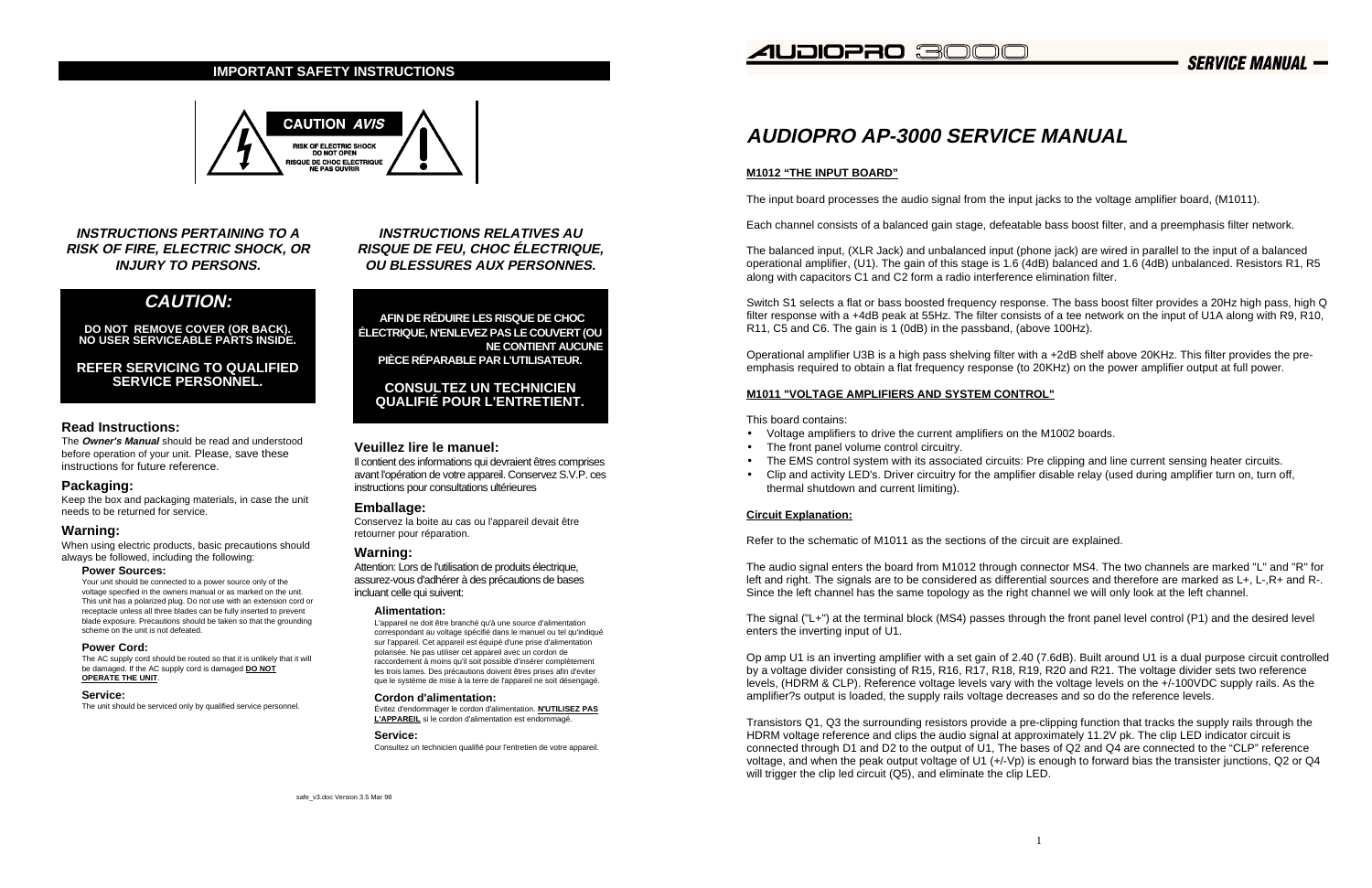### **SERVICE MANUAL -**

The audio signal on the output of U1 enters U3 through R43 and RV1. Under normal operating conditions the gain of U3 is 1(0dB). The signal then passes through U2 to the voltage amplifier.

#### **VOLTAGE AMPLIFIER:**

The voltage amplifier amplifies the audio signal?s voltage from 6.5 volts peak (at the output of U2) to approximently 70v peak which is required to drive the current amplifier board M1002. M1002 provides the current required for the 70v peak signal to drive 1200 watts into 2 ohms out of the binding posts.

Before the circuit is described in detail here is a quick rundown on the signal?s path through the voltage amplifier stage. Refer to the schematic of M1011. Let's consider that a positive going AC signal is present @ test point 3. The positive going signal will turn on the positive side of the voltage amplifier. The signal at test point 3 turns on Q12 (through R40, D14 and D13). The collector of Q12 pulls down on the base of Q14, turns this transistor on further and allows a greater current to flow out of Q14?s collector. This increase in current passes through Q15 and it?s collector to emitter voltage drop decreases. The collector of Q15 now being more positive in voltage turns the base of Q18 on causing an increase in Q18?scollector current resulting in test point 5 going positive.

As the positive side of the amplifier was turning on the negative side would have been turning off. This is how test point 5 was able to move positive following the input signal. The reverse would hold true if a negative going signal was present on the input of the voltage amplifier.

#### **CIRCUIT DESCRIPTION:**

The voltage amplifier is a mirrored image with circuitry connected to the positive power supply rail being identical (but opposite polarity) to the circuitry connected to the negative power supply rail.

DC offset on the amplifier?s output is corrected by operational amplifier U2. The DC offset forms a current through R54, R14 and is blocked by C5 giving a DC offset correction gain of -1.

For this reason we will look in detail at the positive side of the amplifier.

The audio signal enters the voltage amplifier at test point 3. The signal passes through R40, D14 and D13 to the base of Q12. Diodes D13 and D14 set up the DC bias on Q12 to approximately 0.6 mA.

The first voltage gain stage consists of Q12 along with the resistor chain on its collector and the emitter resistor (R44).

If prolonged current limiting occurs on the amplifier?s output transistors then D50 or D51 (depending on which channel is current limiting) will be forward biased turning on Q38 (from its off state). Now +100VDC appears on the collector of Q38 and through R130 and R128 turn on Q37 therefore turning off Q36 by shorting its base emitter junction. Q36 turning off will turn the relay off and the normally closed contacts (off state) will short the outputs of the voltage amplifiers to ground so as not to continuously stress the amplifier?s output transistors. A cycle now occurs. With the voltage amplifiers now disabled there is no signal driving the output transistors (Q14 to Q28) on board M1002.

Transistor Q12 drives the base of Q14 through the resistor chain. A DC current of approximately 6 mA should flow through the collector of Q14. The voltage drop across Q14 remains constant and is derived from the voltage drop across the voltage reference Q20, resistor R58, and the base/emitter junction of Q15. This total voltage should equal approximately 3 VDC. Transistor Q14 is the second gain stage and its output current flows through Q15. Transistor Q15 is a common base stage with the collector driving the base of output buffer Q18.

Diode D17 is a clamping diode that prevents the maximum peak of the audio signal from coming within 4V of the 100 VDC rail. This is to prevent the output current amplifier (board M1002) from going into saturation during clipping and therefore having storage delay problems.

Transistor Q18 buffers the high impedance present on the collector of Q15. The output of the buffer provides a low output impedance at test point 5 and is current limited to 38mA through the clamping action of D19, D20 and D23. The signal at TP-5 drives the current amp board M1002.

The activity L.E.D. function is a simple charge pump circuit with a transistor that redirects a constant current path through the activity L.E.D.

### *A*UDIOPRO 300

#### **SHUTDOWN CIRCUIT:**

The last circuit on board M1011 is the shutdown relay and its associated drive circuitry. The relay circuit has two possible operating states.

- 1. Amplifier on under normal operating conditions.
- output or the amplifier has overheated.

2. Amplifier power switch has just been turned OFF/ON or the amplfier is in current limit protecting the amplifier?s

#### **CIRCUIT DESCRIPTION**

Here is how the circuit accomplishes these functions. The relay?s normally closed contacts short the output of the voltage amplifiers to ground when the power switch is off. When the power switch is turned on, the relay remains off (normally closed) for about 6 seconds. C52 charges to 35V and results in Q37 turning off allowing Q36 to turn on. As Q36 turns on, it connects the negative terminal of the relay?s coil (Pin 16) to ground energizing the relay and opening the normally closed contacts.

The current limit circuit on M1002 turns off and D50 and/or D51 are not forward biased and Q38 turns off. Through Q37 and Q36 the relay is turned back on and the voltage amplifiers are now active again, driving the output transistors. If current limiting still occurs, then the same cycle will occur. If the cause of current limiting (low impedance or short on the speaker output terminals) has been removed, then the amplifier will continue to operate normally.

The third operation that the relay provides is "overheat shutdown". If for some reason the fan cannot keep the heatsinks in a safe operating temperature area then the fan control circuit (on board M1013) will deliver through the "kill" signal line a positive current to turn Q37 on and turn Q36 off to turn off the relay and disable the voltage amplifiers. When the temperature of the amplifier has been cooled down by the fan, then the kill signal will disappear and the relay circuit will turn on the relay to resume normal operation. Anytime the relay is in the "protect" mode (due to the abnormal states) then contact pin 8 of the relay will illuminate LD5 (the protect LED on the front panel).

#### **M1002 "CURRENT AMPLIFIER BOARD"**

The current amplifier board (M1002) receives a high voltage audio signal from voltage amplifier board (M1011) and provides the current drive necessary to drive speaker cabinets.

The current amplifier is a two tier complimentary output driver design controlled by a complimentary mos-fet stage.

CIRCUIT DESCRIPTION - REFER TO THE SIMPLIFIED SCHEMATIC #1 ON THE FOLLOWING PAGE

**SERVICE MANIJAL**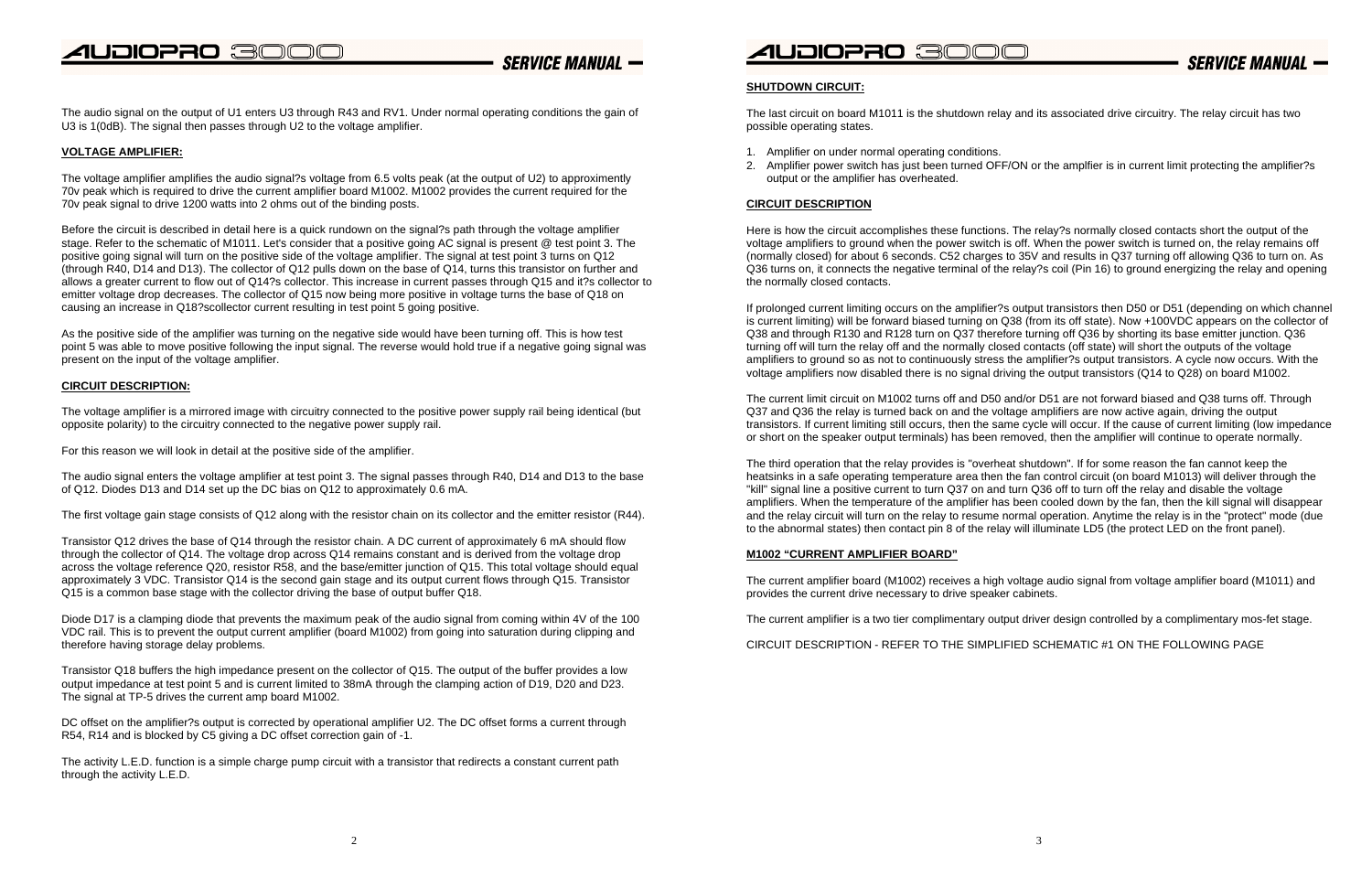### **SERVICE MANUAL -**

#### SIMPLIFIED SCHEMATIC #1



4

### *A*UDIOPRO 3000

#### **QUIESCENT CONDITION:**

This design is class A/B and therefore the output driver transistors must be forward biased to provide low crossover distortion. In most class A/B designs, a diode chain or VBE multiplier is used to control the bias voltage and provide a means of adjusting the bias. This design is different as there isn't a diode chain or VBE multiplier. For simplicity lets consider only the positive side of the current amplifier, that is all parts between the positive power supply rails and the audio signal output/input terminals. The negative side is the same as the positive, except for polarity changes.

To bias Q14, greater than 0.5V is needed from base to emitter, (or for simplicity from base to amplifier output). Points A and B are at the same potential, so consider them to be connected. If this is true then 0.5V from test point 2 to the amplifier output must appear across R12. There must be some way of developing this voltage across R12, and there is using the mos-fet (Q5) driver along with local feedback.

Simplified schematic Fig. #1 shows the biasing circuit. The current needed to develop 0.5V across R12 comes from the source of Q5. When the amplifier is first turned on the current source (Q3) turns on Q5 and current flows through R12 developing a voltage. When this voltage approaches 0.5V Q1 turns on and robs current from the gate of Q5.

This causes Q5 to turn off until the reduced current flowing through Q5 maintains 0.5V across R12. Q1 will turn off slightly causing Q5 to increase its source current. The circuit reaches a point of equilibrium with approximately 0.5V across R12.

Because all output devices are not identical and base emitter voltages vary, some adjustment must be available to slightly adjust the 0.5V across R12. This is accomplished with RT1. RT1 causes Q1 to turn on slightly more or less resulting in Q5 turning on slightly more or less and therefore R12? s voltage will be slightly more or less than 0.5v. The proper quiescent current adjustment is 4mV ( to be measured between test points 8 and 9).

#### **THE SECOND TIER:**

Refer to the simplified schematic Fig. #1 while reading the following text. One way of making an amplifier more efficient is to vary the Power Supply Voltage on the collectors of the output transistors (Q14 & Q22). The lower the voltage from collector to emitter, the lower the device dissipation. During quiescent conditions, there is 55VDC on the collectors of output transistors Q14 and Q22. The peak AC voltage that can appear on the amplifier's output is approximately 95V peak. How can an output transistor deliver a 95V peak when its collector is only at 55VDC? It can if its collector is pulled up to 100VDC as the output signal's peak rises above 55VDC. (refer to Fig. #2). The second tier voltage must remain above the amplifier's output voltage by amount Vm. Therefore the circuitry controlling the second tier voltage must increase the tier voltage before the amplifier's output voltage reaches 55VDC. This leading voltage is necessary to compensate for time lag of the second tier circuit during fast rising amplifier output signals.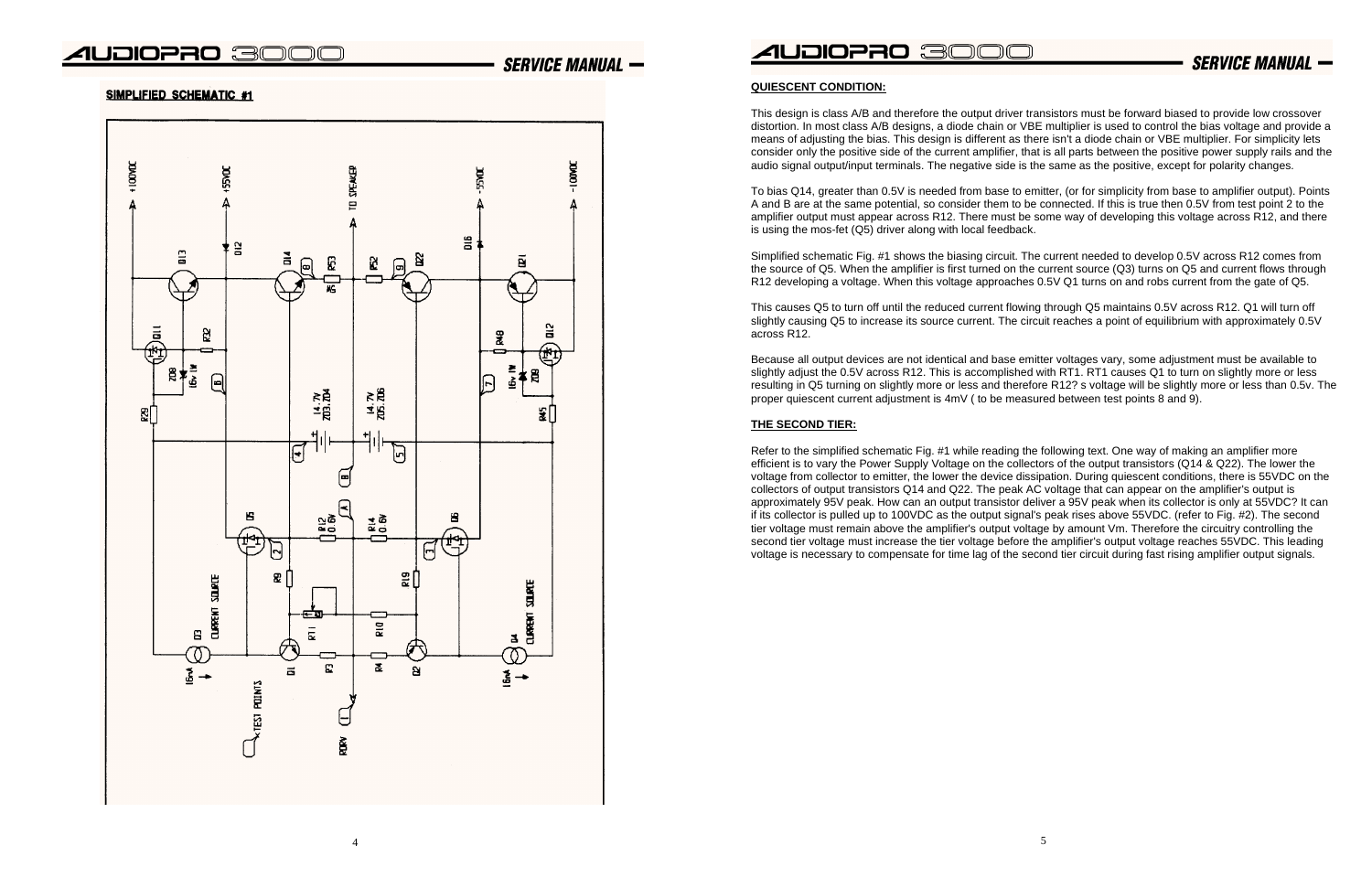The voltage between the amplifier?s output and test point 4 is approximately 14.7VDC derived from the voltage drop across ZD3 @ ZD4. We call this voltage the "floating battery" because it floats on top of the output audio signal with point 4 always being 14.7VDC greater than the peak of the output signal. Point 4 drives the gate of mos-fet Q11. Q11 controls thetransistors of the upper tier. As Q11 turns on it's source foward biasesthe base of Q13 and Q13 pulls the collector of Q14 towards the 100volt rail. The gate to source voltage needed to turn on Q11 is approximately 3.5 volts. When the peak output signal is about 44vp (55v-(14.7v-3.5v)) then Q11 will



**SERVICE MANUAL -**

start to turn on the second tier. The second tier voltage will remain about 11 volts (Vm) above the peak of the output signal to the point of clipping where this voltage is reduced to about 4 volts. Zener ZD8 protects the gate source junction of Q11 and also provides a current path through R29 for the "floating battery".

#### **Current Limit Protection Circuitry**

To have an amplifier drive 3000 watts into practically any combination of speaker cabinets and know what is a safe load and what is not is a very difficult task. An extensive amount of time was spent on the current limit circuitry so that it may simulate the safe operating area of the output transistors (SOAR curve). No matter how reactive the load may be the phase shift that it presents, along with it's resistive component is used to set the output current limit of the output transistor stage.

Refer to the schematic of board M1002 while reading the following text. The current limit circuitry is a mirrored image with circuitry connected to the positive power supply rail being identical (but opposite polarity) to the circuitry connected to the negative power supply rail. For this reason we will look at the positive side of the circuitry.

Transistor Q9 measures the peak current flowing through resistor R53. The voltage across R53 (as a result of the current flowing through it) is scaled down by R55, R35, R36, R37, D7 and D11- these parts make up the safe operating area along with the time constants of C26, R34, C12 and R26. Fig. #3 shows a waveform of the current that passes through R52 and R53 when the output of the amplifier is shorted to ground. This can only be seen by using an oscilloscope to measure differentially across R52 and R53. The conditions of the measurement are contained on the diagram. During current limit when Q9 turns on it reduces the voltage across R42. R42 is in series with a 16 volt zener (ZD7) and is also in parallel with the junction of Q8. Q8 is normally saturated by the current that flows through R20, ZD7, R42, and R22. When Q9 reduces the voltage across ZD9 and R42 to below 16.6 volts then Q8 turns off allowing a charge to build up on C8 through resistors R24 and R25. If current limiting occurs for a long enough duration to allow C8 to charge to 1.2 volts then Q7 will turn on tripping the relay circuit on board M1011. As soon as the relay is turned off the audio signal will be turned off at the voltage amplifiers and will remain off for about 5 seconds before the relay turns on and allows the audio signal to pass through the amplifier. If a current limit condition is still present then the whole cycle will occur again and repeat until the load conditions on the amplifier's output are safe for the amplifier. When a safe load reappears the amplifier will automatically reset and drive that load (the speaker cabinet). Subwoofers present large inductive loads to the amplifier and are driven at low frequencies where the large current peaks must be tolerated for short periods of time. To accommodate this type of loading C26 and R34 are used to retard the firing of Q9 at low frequencies.





#### **DC Protection**

If a DC voltage greater than 8 volts appears on the output of the amplifier for more than 200 milliseconds then triac Q30 will turn on holding the output at ground potential. MBS4992 is a device that turns on at either + or - 8 volts DC.



**NOTE:** Everytime you replace blown output transistors on a M1002 board test the DC protection triac with the following circuit.

#### **Conditions of test:**

A. Pass a 100Hz 25v peak signal through the M1002 board under test with no load connected to the amplifier output. B. Connect points 1 and 2 as shown in the diagram. The amplifier should go into protect mode as the triac ( if

working) shorted the output of the amplifier to ground, and the amplifier goes into current limit.

- 
- 
- C.Disconnect the triac test circuit and allow the amplifier to complete it?s protect cycle.
- working.

D. Reverse connections 1 to 2 and 2 to 1 and test again. The same results as in B) should be observed if the triac is

Only test the triac for one protect cycle as prolonged testing will heat the triac to a high temperature.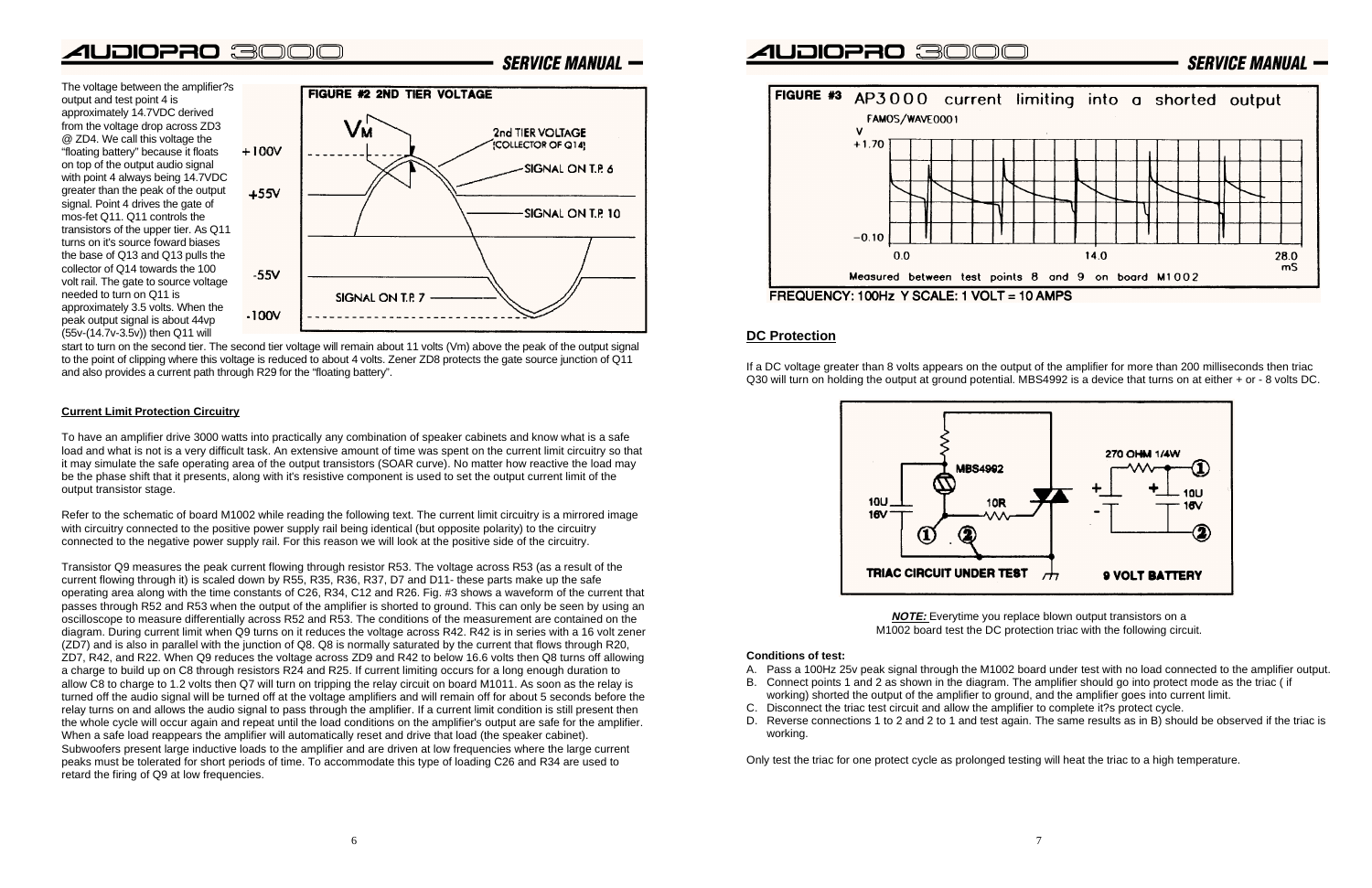### **SERVICE MANUAL -**



#### **EMS Circuit**

The Energy Management System circuit only applies to North American line voltage products. A North American AC receptacle can provide 1850 watts before the wall breaker would trip, but how can a amplifier provide 2 x 1200 watts out when only 1850 watts is avaliable out of the AC receptacle? A sinewave source connected to the amplifier driving the amplfier to full power output will cause the circuit breaker on the amplifier to trip. Music driving the amplfier to clipping can be equal an average power output between 12 and 30 percent of the amplifier?s maximum capable power output. Under this condition less than 12 ampheres of current is drawn from the AC line. Some synthesized music may go beyond the 12 to 30 percent level and make the amplfier draw more than 12 amperes from the AC line. If this occurs the coil on board M1013 heats up to the point where through the heating of thermistor RV5, Q32 sinks current through R109. On board M1011 Q11 starts conducting through the connection to R109. Q11 heats thermistors RV2 and RV4 attenuating the audio signal going to each amplfier channel, thus decreasing the current drawn from the AC line to the point where less than 12 ampheres is being drawn.

#### **Fan Circuit**

Looking at the schematic to board M1013, here is a quick explaination of the fan control circuit. There is a thermistor on each M1002 board. When theamplifier is first turned on, Q33 is saturated sinking the current source through ZD10. As either negative temperature coefficient thermistor begins to heat up, more current flows through D38 or D39 decreasing the conductor of Q33 until the increasing VCE of Q33 is enoughto turn on Q34 and Q35. Further heating of the thermistor causes an increasing of Q33?s collector to emitter voltage. Q34 and Q35 are a



common emitter stage with Q35 providing the drive current for the fan. To lower the dissipation of Q35, D42, D43, ZD12, ZD13 and R118 turn off Q35 when the full wave rectified voltage present of the collector of Q35 reaches approximently 50V by robbing current from the base of Q34. The maximum fan voltage is 20.5 VDC. ZD14 and R120, R121 and R122 provide a current limiting function. Figure #4 shows the current throught these resistors when there is 12VDC across the fan.

#### **Thermal Shutdown Circuit**

Test point 7 in the fan circuit is the measuring point for the shutdown voltage. As the temperature sensing thermistors that control the fan circuit heat up the voltage on test point 7 rises until at 85 degrees celcius on the M1002 heatsinks the voltage on test point 7 reaches 34.5 VDC and the amplifier must be shutdown to protect the output power transistors. ZD15 and D47 become forward biased and through the kill connection to board M1011, Q37 on M1011 turns on turning the relay off and muting the audio signal. After the amplifier cools down the kill voltage will decrease until Q37 turns off turning the relay back on enabling the amplifier.

### **Identifying Defective Boards in the AP-3000**

#### **STEP 1: VISUAL INSPECTION OF FRONT PANEL AND FAN**

A. Check to see whether the green power LED is lit. If not, the amplifier has a power supply (M1013 board),

B. If the red protect LED stays on or samples off and on, this usually indicates a problem with one or both of the M1002 current amplifier modules and possibly damage to the M1011 voltage amplifier board. Check for misaligned pin connections or see if the ribbon cables have been cut or pinched through their insulation. C. The fan running at full speed on power up usually indicates a problem with the fan circuitry on the M1013 board, but it can also be caused by M1011 circuit problems. Erractic fan behaviour can be caused by damaged

- transformer, A.C. switch or line cord problem.
- 
- thermistors located under the M1002 heatsinks.
- D. No output on either or both channels can be caused by intermittent push switches at the input.

#### **STEP 2: VISUAL INSPECTION OF INTERNAL CHASSIS**

A. After removing the lid, look for any signs of smoke, charring or burnt components. If the M1002 boards have such damage there may be some damage to the M1011 voltage amp board in the form of blown ICs, or possibly open or shorted diodes, LED?s, resistors, transistors or capacitors. Exploded electrolytic capacitors indicate you have

major repairs to the M1002, M1011 and M1013 boards.



**SERVICE MANUAL -**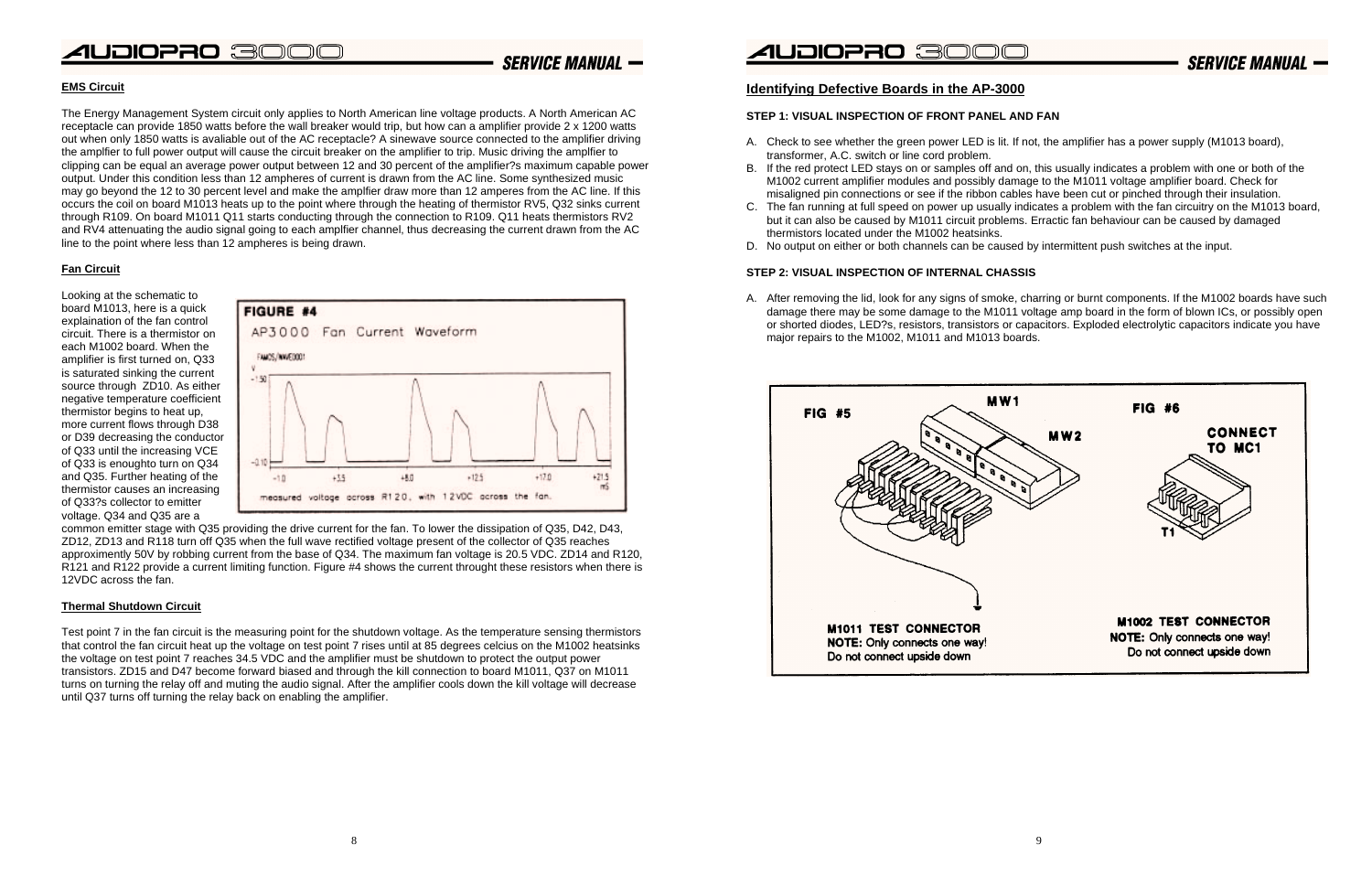## UDIOPRO 300C

### **SERVICE MANUAL -**



### **SERVICE MANUAL -**

#### **STEP 3: POWER UP PROCEDURE WITHOUT M1002 BOARDS**

It is extremely important that you never power up an AP3000 with the interconnecting cables between the circuit boards not connected.

Time and possible further damage will be reduced if you test M1011 and M1002 boards separately. To do this you must use the M1011 and M1002 test connecters. These are shown in figures #5 and #6. These can be made if the Molex connector parts are available or order them from the Yorkville Service Parts Dept. With the test connectors connected to every board, slowly variac up the line AC voltage.

**NOTE:** It may be simplier to remove the power supply connections to M1002 boards not being troubleshooted to reduce the possibility of further damage. With the M1011 test connector connected, a sinewave can be passed through the board and be seen on test points 5 and 6. With the M1002 test connector installed, static DC measurements can be made. A slight DC offset may be present on the board?s output as there will not be any DC correcting feedback.

#### **STEP 4: DISMANTLING AND REASSEMBLY PRECAUTIONS**

- A. When removing power supply wires or resoldering wires to eyelets on the M1011 board, double check that there are no solder bridges or icicles bridging traces or other eyelets. Failure to do so will result in the destruction of newly installed boards as well as other boards in the unit. Also make sure wire color codes are correctly oriented in their proper eyelets, and be careful that ribbon cables don? t get pinched or cut under the M1011 board.
- B. When reinstalling M1002 boards, make sure the output wires, i.e. the red and yellow signal and black ground wires, are not reversed. If either or both channels are reversed, the amp will stay in protect mode with the red protect LED staying on or sampling on and off.

### **SPECIFICATIONS**

#### **POWER**

- All values are in WATTS at 1KHz, except FTC 20Hz-20KHz.
- •Measurements made with regulated 120 VAC sine wave at line cord.
- All values are rounded down to the nearest 25 watts

#### **BURST AVERAGE**

Measured as a 2 cycle burst at 1KHz, 8:1 duty. (Continuous measurements may require line currents >15 Amps).

| ONE CHANNEL DRIVEN (WATTS). |      |            |      |            |  |  |  |  |
|-----------------------------|------|------------|------|------------|--|--|--|--|
| LOAD                        |      | CONT. AVG. |      | <b>BUR</b> |  |  |  |  |
| 80hms550                    | 650  | 1500       |      | 475        |  |  |  |  |
| 4ohms900                    | 1250 | 3000       | 800  |            |  |  |  |  |
| 2ohms1500                   | 2250 | 6000       | 1200 |            |  |  |  |  |

| <b>BOTH CHANNELS DRIVEN (WATTS).</b> |      |      |     |  |  |  |  |
|--------------------------------------|------|------|-----|--|--|--|--|
| CONT. AVG.<br>LOAD.                  |      |      |     |  |  |  |  |
| 8ohms475                             | 625. | 1500 | 425 |  |  |  |  |
| 4ohms750                             | 1200 | 3000 | 650 |  |  |  |  |
| 2ohms1200                            | 2175 | 6000 | 950 |  |  |  |  |

#### **BRIDGED (WATTS)**

| LOAD      |      | CONT. AVG. |      |  |
|-----------|------|------------|------|--|
| 16ohms925 | 1225 | 3000       | 850  |  |
| 8ohms1500 | 2400 | 6000       | 1300 |  |
| 4ohms2400 | 4350 | 12000      | 1900 |  |

#### **THD DISTORTION** ( measured at 1 dB below rated power BW =  $8$

- **INPUT IMPEDANCE: 20 INPUT SENSITIVITY: 1.4**
- **FREQUENCY RESPONSE: W HUM AND NOISE: -10** 
	- **DC OFFSET:** les
	- **PROTECTION:** full
	- **COOLING:** int
	- **SLEW RATE: Power** 
		-
- **DAMPING FACTOR: > 5 MAX OUTPUT CURRENT: 10**<br>TURN ON/OFF:
	- **TURN ON/OFF:**
	- **EFFICIENCY: Better** 
		- **WEIGHT: 42**
		- **SIZE:** 3.5
	- **POWER SUPPLY: To**

| NNEL DRIVEN (WATTS).                                             |      |                   |                                                      |                                                                                            |                                                        |                     |
|------------------------------------------------------------------|------|-------------------|------------------------------------------------------|--------------------------------------------------------------------------------------------|--------------------------------------------------------|---------------------|
| LOAD                                                             |      | <b>CONT. AVG.</b> |                                                      | <b>BURST AVG.</b>                                                                          | <b>PEAK INSTANT</b>                                    | <b>FTC 20-20KHz</b> |
| 8ohms550                                                         | 650  | 1500              |                                                      | 475                                                                                        |                                                        |                     |
| 4ohms900                                                         | 1250 | 3000              | 800                                                  |                                                                                            |                                                        |                     |
| 2ohms1500                                                        | 2250 | 6000              | 1200                                                 |                                                                                            |                                                        |                     |
| ANNELS DRIVEN (WATTS).                                           |      |                   |                                                      |                                                                                            |                                                        |                     |
| LOAD                                                             |      | CONT. AVG.        |                                                      | <b>BURST AVG.</b>                                                                          | <b>PEAK INSTANT</b>                                    | <b>FTC 20-20KHz</b> |
| 8ohms475                                                         | 625  | 1500              | 425                                                  |                                                                                            |                                                        |                     |
| 4ohms750                                                         | 1200 | 3000              | 650                                                  |                                                                                            |                                                        |                     |
| 2ohms1200                                                        | 2175 | 6000              | 950                                                  |                                                                                            |                                                        |                     |
|                                                                  |      |                   |                                                      |                                                                                            |                                                        |                     |
| (WATTS)<br>LOAD                                                  |      | CONT. AVG.        |                                                      | <b>BURST AVG.</b>                                                                          | <b>PEAK INSTANT</b>                                    | <b>FTC 20-20KHz</b> |
| 16ohms925                                                        | 1225 | 3000              | 850                                                  |                                                                                            |                                                        |                     |
| 8ohms1500                                                        | 2400 | 6000              | 1300                                                 |                                                                                            |                                                        |                     |
| 4ohms2400                                                        | 4350 | 12000             | 1900                                                 |                                                                                            |                                                        |                     |
|                                                                  |      |                   |                                                      |                                                                                            |                                                        |                     |
| <b>ORTION</b> (measured at 1 dB below rated power BW = $80KHz$ ) |      |                   |                                                      |                                                                                            |                                                        |                     |
| LOAD                                                             |      | AT 1KHz           |                                                      | 20Hz - 20KHz                                                                               |                                                        |                     |
| 8 ohms                                                           |      | $< 0.003 \%$      |                                                      | $< 0.04 \%$                                                                                |                                                        |                     |
| 4 ohms                                                           |      | $< 0.004 \%$      |                                                      | $< 0.05 \%$                                                                                |                                                        |                     |
| 2 ohms                                                           |      | $< 0.008 \%$      |                                                      | $< 0.06 \%$                                                                                |                                                        |                     |
|                                                                  |      |                   | <b>CROSSTALK:</b>                                    | -75 dB below full power at 1KHz<br>-60 dB below full power, 20Hz - 20KHz                   |                                                        |                     |
|                                                                  |      |                   | <b>INPUT IMPEDANCE:</b><br><b>INPUT SENSITIVITY:</b> | 20K ohms balanced, 10 Kohms unbalanced<br>1.4 VRMS sine wave = full power (36 dB gain).    |                                                        |                     |
|                                                                  |      |                   | <b>FREQUENCY RESPONSE:</b>                           | Within 1dB, 20Hz to 20KHz (50Hz boost sw out)                                              |                                                        |                     |
|                                                                  |      |                   | <b>HUM AND NOISE:</b>                                |                                                                                            | -105 dB below max output RMS voltage, unweighted       |                     |
|                                                                  |      |                   | <b>DC OFFSET.</b>                                    | less than 25 millivolts                                                                    |                                                        |                     |
|                                                                  |      |                   | <b>PROTECTION:</b>                                   | fully protected, DC, LOAD and THERMAL                                                      |                                                        |                     |
|                                                                  |      |                   | <b>COOLING:</b>                                      |                                                                                            | interleaved heatsink with DC servo controlled fan      |                     |
|                                                                  |      |                   | <b>SLEW RATE</b>                                     |                                                                                            | Power amp: 30 V/usec, 60 V/usec in bridged mode        |                     |
|                                                                  |      |                   |                                                      | (rise time limited to 18 V/usec by input filter).                                          |                                                        |                     |
|                                                                  |      |                   | <b>DAMPING FACTOR:</b>                               | >500, 20Hz - 400Hz, into 8 ohms                                                            |                                                        |                     |
|                                                                  |      |                   | <b>MAX OUTPUT CURRENT:</b>                           |                                                                                            | 100 amperes for 10 milliseconds, 50 amperes continuous |                     |
|                                                                  |      |                   | <b>TURN ON/OFF:</b>                                  |                                                                                            | < 15 milliwatts / seconds, 0.5 Wpk (1s on delay).      |                     |
|                                                                  |      |                   | <b>EFFICIENCY:</b>                                   | Better than 75% at full power into 4 ohms                                                  |                                                        |                     |
|                                                                  |      |                   | WEIGHT.                                              | 42 pounds 17.75 Kilograms                                                                  |                                                        |                     |
|                                                                  |      |                   | SIZE:<br><b>POWER SUPPLY:</b>                        | 3.5" x 19" x 15.75" (front panel to binding posts)<br>Toroidal transformer and combination |                                                        |                     |
|                                                                  |      |                   |                                                      | power switch/circuit breaker                                                               |                                                        |                     |
|                                                                  |      |                   | <b>POWER COMSUMPTION:</b>                            |                                                                                            | Will not exceed 13.5 Amps under actual conditions      |                     |
|                                                                  |      |                   |                                                      |                                                                                            |                                                        |                     |
|                                                                  |      |                   |                                                      |                                                                                            |                                                        |                     |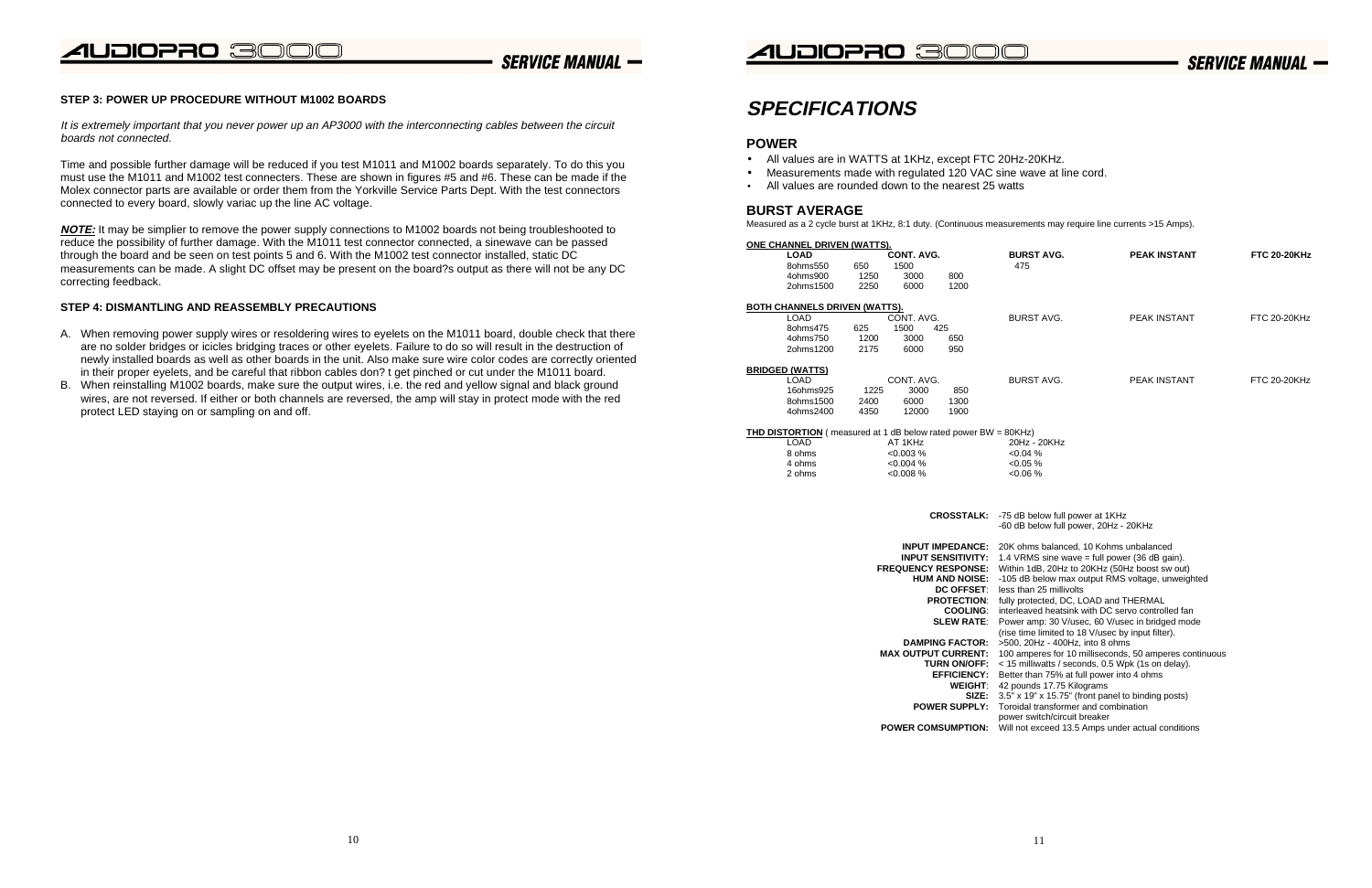

#### **Identifying Defective Boards in the AP-3000 & AP-3400**

**Please note:** All boards used in the AP-3400 are designated with an `A' suffix (e.g. M1002A) and use bright red solder mask

#### **STEP 1: VISUAL INSPECTION OF FRONT PANEL AND FAN**

a) Check to see whether the green power LED is lit. If not, the amplifier has a power supply (**M1013** board), transformer, A.C. switch or line cord problem.

b) If the red protect LED stays on or samples off and on, this usually indicates a problem with one or both of the **M1002** current amplifier modules and possibly damage to the **M1012** voltage amplifier board. **Note:** Any of the Molex cables from the **M1011** circuit board to the **M1012** input board as well as the **M1002** current amplifiers can cause the protect LED to stay on or sample on and off. Check for misaligned pin connections or see if the ribbon cables have been cut or pinched through their insulation.

c) The fan running at full speed on power up usually indicates a problem with the fan circuitry on the **M1013** board, but it can also be caused by **M1011** circuit problems. Erratic fan behaviour can be caused by damaged thermistors located under the **M1002** heat sinks.

d) No output on either or both channels can be caused by intermittent push switches at the input.

#### **STEP 2: VISUAL INSPECTION OF INTERNAL CHASSIS**

**Note: M1002?s** power supply wires (red, yellow, white, blue and black) must be removed as well as the input Molex ribbon to the **M1002** when attempting to power up an **M1011**.

a) After removing the lid, look for any signs of smoke, charring or burnt components. If the **M1002** boards have such damage, the **M1011**, **M1012** and **M1013** boards may also be damaged even if there is no similar charring on their components. At the least, there will be some damage to the **M1011** voltage amp board in the form of blown ICs, or possibly open or shorted diodes, LEDs, resistors, transistors or capacitors. Exploded electrolytic capacitors indicate you have major repairs to the **M1002**, **M1011** and **M1013** boards.

#### **STEP 3: POWER UP PROCEDURE WITHOUT M1002 BOARDS**

It is **extremely important** that you never power up an AP-3000 or AP-3400 without following the procedure located on the **M1011** schematic highlighted within the box drawn in dashed lines. Failure to do so will possibly result in damaging a good board. This procedure should only be done on a no load scoped output to insure the rest of the circuit boards are working before installing new or repaired **M1011** modules. The output of a fully operational **M1011** will give a 70V peak to peak sinusoidal (undistorted) wave form when a patch plug is attached at Pin #1. If the wave form is distorted or non- existent, or there is DC offset, do not attempt to connect any **M1002** module to the **M1011** or you will immediately destroy the new or repaired **M1002** and will also cause more damage to the rest of the amplifier.

#### **STEP 4: DISMANTLING AND REASSEMBLY PRECAUTIONS**

a) When removing power supply wires or resoldering wires to eyelets on the **M1011** board, double check that there are no solder bridges or icicles bridging traces or other eyelets. Failure to do so will result in the destruction of newly installed boards as well as other boards in the unit. Also make sure wire color codes are correctly oriented in their proper eyelets, and be careful that ribbon cables don?t get pinched or cut under the **M1011** boards as this will result in shut down into the protect mode or even destruction of more boards.

b) When reinstalling **M1002** boards, make sure the output wires, i.e. the red and yellow signal and black ground wires, are not reversed. If either channels or both are reversed, the amp will stay in protect mode with the red LED staying on or sampling on and off.

#### **AP3000 Parts List 10/27/98**

|      | <b>YS#</b> Description                    | Qty.           |              | YS# Description                        | Qty.                    |      | YS # Description                           | Qty.              |
|------|-------------------------------------------|----------------|--------------|----------------------------------------|-------------------------|------|--------------------------------------------|-------------------|
| 6405 | RED 3MM LED 1V7 5MA BRIGHT PACE           | 3              | 3590         | 12.0 AMP SWITCH BREAKER WHITE          | 1                       | 4824 | <b>T&amp;R RES</b><br>1/4W 1K5 5%          | $12 \overline{ }$ |
| 6410 | GREEN 3MM LED 1V7 5MA BULK BRT CLR        | 3              | 3822         | 500NH COIL 18AWG 0R000 AIR CORE        | $\overline{1}$          | 4847 | 1/4W 2K2 5%<br><b>T&amp;R RES</b>          | $\overline{2}$    |
| 6419 | BRIDGE 35A 400V WIRE LEAD GI3504          | $\overline{2}$ | 3820         | 4UH COIL 14AWG ZOBEL HORIZONTAL        | $\overline{2}$          | 4804 | 1/4W<br>3K<br>5%<br><b>T&amp;R RES</b>     | 6                 |
| 6425 | BAV21 200V 0A25 DIODE T&R                 | 6              | 3464         | WIRE TO BOARD CRIMP 18-24 AWGT/LEAD    | $\overline{2}$          | 6124 | 1/4W<br>3K<br>5%MINI<br><b>T&amp;R RES</b> | 4                 |
| 6438 | 1N4004 400V 1A0 DIODE T&R                 | 10             | 3465         | WIRE TO BOARD CRIMP 16-18 AWG TIN      | $\overline{4}$          | 4827 | 4K7 5%<br>1/4W<br><b>T&amp;R RES</b>       | $\overline{7}$    |
| 6825 | 1N4148 75V 0A45 DIODE T&R                 | 71             | 3486         | CLIP 250X032 22-18AWG DISCO-LOK        | 14                      | 4982 | 1/4W<br>4K7 5%MINI<br><b>T&amp;R RES</b>   | $\overline{4}$    |
| 6934 | MR854 400V 3A0 DIODE FAST RECOV           | 24             | 3489         | CLIP 250X032 18-22AWG DISCO/INSL       | $\overline{2}$          | 4862 | 1/4W<br>5K6 5%<br><b>T&amp;R RES</b>       | $\overline{2}$    |
| 6439 | 1N5225B<br>3V0 0W5 ZENER 5% T&R           | $\overline{4}$ | 3490         | CLIP 250X032 14-16AWG DISCO/INSL       | $\overline{2}$          | 4887 | 1/4W<br>7K5 5%<br><b>T&amp;R RES</b>       | 13                |
| 6440 | 1N750ARL<br>4V7 0W5 ZENER 5% T&R          | 5              | 3682         | 250 MALE PCB TAB BULK ON CATRIGE       | 14                      | 4663 | 1/2W<br>8K2 5%<br><b>T&amp;R RES</b>       | $\overline{2}$    |
| 6459 | 1N4732A<br>4V7 1W0 ZENER 5% T&R           | $\overline{2}$ | 3447         | DUAL BINDING POST TPP3                 | $\overline{2}$          | 4990 | 1/4W<br>8K2 5%MINI<br><b>T&amp;R RES</b>   | $\overline{2}$    |
| 6450 | 1N5242B<br>12V0 0W5 ZENER 5% T&R          | $\overline{4}$ | 3498         | M203-02 PLAIN PC MNT JK SKT            | $\overline{2}$          | 4629 | 1/2W 10K<br>5%<br><b>T&amp;R RES</b>       | 8                 |
| 6822 | 1N4745A<br>16V0 1W0 ZENER 5% T&R          | $\overline{4}$ | 3660         | FEMALE PC MOUNT XLR NTRX.NC3FPR-H-O    | $\overline{2}$          | 4800 | 1/4W 10K0 1%<br><b>T&amp;R RES</b>         | 22                |
| 6824 | 1N5246B<br>16V0 0W5 ZENER 5% T&R          | $\overline{4}$ | 3630         | FAN GUARD METAL 80MM CHROME            | $\mathbf{1}$            | 4829 | 1/4W 10K<br>5%<br><b>T&amp;R RES</b>       | $\overline{2}$    |
| 6465 | 1N5250B<br>20V0 0W5 ZENER 5% T&R          | 6              | 3860         | FAN 80MM X 80MM 40CFM 12VDC            | $\mathbf{1}$            | 4773 | 1/4W 12K1 1%<br><b>T&amp;R RES</b>         | $\mathbf{1}$      |
| 6433 | 1N5257B<br>33V0 0W5 ZENER 5% T&R          | $\overline{2}$ | 3692         | HEATSINK THERMALOY 6079-PB             | $\mathbf{1}$            | 4901 | 1/4W 13K<br>5%<br><b>T&amp;R RES</b>       | 4                 |
| 5101 | <b>BC550C</b><br>TO92 NPN TRANS. T&R      | 19             | 3893         | AAVID HEATSINK 5811B                   | $\overline{2}$          | 4830 | 1/4W 15K<br>5%<br><b>T&amp;R RES</b>       | $\overline{7}$    |
| 5102 | <b>BC560C</b><br>TO92 PNP TRANS. T&R      | 10             | 3894         | AAVID 5972-B H/S W/TAB B.O.            | 4                       | 4876 | 1/4W 16K<br>5%<br><b>T&amp;R RES</b>       | 4                 |
| 5103 | MPSA06<br>TO92 NPN TRANS. T&R             | $\overline{4}$ | 3501         | B52200F006 COMP WASH #4 SMALL          | 13                      | 4771 | 1/4W 17K8 1%<br><b>T&amp;R RES</b>         | 15                |
| 5107 | 2N5551<br>TO92 NPN TRANS. T&R             | $\overline{4}$ | 3750         | VINYL CAP SC 0.500 BLACK 1/2"          | 1                       | 6125 | 1/4W 18K<br>5%MINI<br><b>T&amp;R RES</b>   | $\overline{2}$    |
| 5108 | 2N5401<br>TO92 PNP TRANS. T&R             | 3              | 3789         | TERMINAL STRIP (BEAU INTERCONNECT)     | $\mathbf{1}$            | 4832 | 1/4W 22K<br>5%<br><b>T&amp;R RES</b>       | 6                 |
| 5113 | MPSA42<br>TO92 NPN TRANS T&R              | $\overline{2}$ | 3806         | RECTANGULAR WASHER FOR TRANS SUPPRT    | 7                       | 4840 | 1/4W 33K<br>5%<br><b>T&amp;R RES</b>       | $\overline{2}$    |
| 5114 | MPSA92<br>TO92 PNP TRANS T&R              | $\overline{2}$ | 8682         | #4 TEFLON WASHER .125ID .281OD .031    | $\mathbf{1}$            | 4868 | 1/4W 36K<br>5%<br><b>T&amp;R RES</b>       | $\overline{2}$    |
| 6854 | 2N6517<br>TO92 NPN TRANS                  | $\overline{2}$ | 3857         | <b>VELCRO HOOK</b>                     | 0.5                     | 4834 | 1/4W 47K<br>5%<br><b>T&amp;R RES</b>       | 11                |
| 5105 | MPSA13<br>TO92 NPN DARLINGTONT&R          | $\overline{1}$ | 8498         | 6-32 X 3/8 STEEL PEM STUD              | 4                       | 4836 | 1/4W 68K<br>5%<br><b>T&amp;R RES</b>       | 9                 |
| 5106 | MPSA63<br>TO92 PNP DARLINGTONT&R          | 3              | 8499         | 6-32X1 STEEL PEM STUD                  | 7                       | 4772 | 1/4W 82K5 1%<br><b>T&amp;R RES</b>         | 8                 |
| 5123 | NJM431L<br>TO92 SHUNT REG T&R2V           | 4              | 3795         | #8 GROUND LUG ZIERICK 505-169          | 3                       | 4838 | 1/4W 100K 5%<br><b>T&amp;R RES</b>         | 6                 |
| 6456 | <b>BF872</b><br>TO202 PNP TRANS.          | 3              | 3810         | 4" NYLON CABLE TIE                     | 9                       | 4790 | 2.0W 150K<br>5%10MM BODY T&R RES           | $\overline{2}$    |
| 6457 | <b>BF871</b><br>TO202 NPN TRANS.          | $\overline{2}$ | 3827         | SQUARE BUMPER BUTTON BLACK             | 11                      | 4841 | 1/4W 220K<br>5%<br><b>T&amp;R RES</b>      | 3                 |
| 6873 | <b>MJE340</b><br>TO126 NPN TRANS          | $\overline{2}$ | 8444         | CSA APPROVAL LABELS 1 15/16 X 3/4"     | $\mathbf{1}$            | 6126 | 1/4W 220K<br>5%MINI<br><b>T&amp;R RES</b>  | 4                 |
| 6874 | <b>MJE350</b><br>TO126 PNP TRANS.         | $\overline{2}$ | 3468         | 8? 3/16 SJT AC LINE CORD STRIP 17"     | $\mathbf{1}$            | 4843 | 1/4W 470K 5%<br><b>T&amp;R RES</b>         | $\overline{4}$    |
| 6911 | BDX54C<br>TO220 PNP DARLINGTON            | $\mathbf{1}$   | 3821         | HEYCO #1200 STRAIN RELIEF              | $\mathbf{1}$            | 6127 | 1/4W 470K<br>5%MINI<br><b>T&amp;R RES</b>  | $\overline{2}$    |
| 6912 | BDX53C<br><b>TO220 NPN DARLINGTON</b>     | $\overline{2}$ | 3521         | SIDE ENTRY PCB CONN .156 8POS          | $\mathbf{1}$            | 4861 | 1/4W 820K 5%<br><b>T&amp;R RES</b>         | $\mathbf{1}$      |
| 6752 | MTP10N15L TO220 N CHAN MOSFET             | $\overline{2}$ | 3541         | 24 PIN BREAKAWAY 90 .156               | 0.333                   | 4844 | 1/4W 1M 5%<br><b>T&amp;R RES</b>           | $\mathbf{1}$      |
| 6781 | MTW14P20 TO247 P CHAN MOSFET              | $\overline{2}$ | 3543         | 20 PIN BRKAWAY 90 LOCK .156            | 0.75                    | 4888 | 1/4W 4M7 5%<br><b>T&amp;R RES</b>          | $\overline{2}$    |
|      | MTW10N40E TO247 N CHAN MOSFET             | $\overline{2}$ | 3593         | PCB CONN 90 5 CIR .156                 | 3                       | 3700 | RELAY 2C 01AMP DC24 ???MA PC-S             | $\mathbf{1}$      |
| 6924 |                                           | 2              |              | 4-40 KEPS NUT ZINC                     | 16                      | 3594 | 9.5" 5C-24AWG RIBBON HEAVY DUT.100"        | 3                 |
| 6933 | MTP23P06 TO220 P CHAN MOSFET              | 16             | 8701<br>8793 | 4-40 HEX NUT ZINC                      | $\overline{2}$          | 3595 | 17" 8C-24AWG RIBBON HEAVY DUT.100"         | $\mathbf{1}$      |
| 6900 | YS6900 (22) TO3 NPN TRANS.                |                |              |                                        |                         |      |                                            |                   |
| 6927 | YS6927 (23) TO3 PNP TRANS.                | 16             | 8760         | 6-32 KEPS NUT TIN PLATED               | 64                      | 8865 | 4-40 X 5/16 PAN PH MS SJ500                | 4                 |
| 6840 | MC33078P<br>IC DUAL OP AMP                | 5              | 8800         | 6-32 KEPS NUT ZINC                     | 28                      | 8742 | 4-40 X 3/8 PAN PH TAPTITE JS500            | 4                 |
| 6884 | <b>NE5532N</b><br>IC DUAL OP AMP          | $\mathbf{1}$   | 8854         | 6-32 X 1/4 HEX NUT ZINC                | 6                       | 8861 | 4-40 X 3/8 PAN PH MS SJ500                 | $\mathbf{1}$      |
| 5190 | MBS4992<br>TO92 8V5 DIAC T&R              | $\overline{2}$ | 8787         | 8-32 KEPS NUT ZINC                     | 3                       | 8741 | 4-40 X 1/2 PAN PH MS JS500                 | 5                 |
| 6444 | MAC224-4 TO220 40A TRIAC 200V             | $\overline{2}$ | 8797         | 5/16-18 KEPS NUT SJ500                 | $\mathbf{1}$            | 8871 | 4-40 X 5/8 PAN PH MS SJ500                 | 8                 |
| 6477 | 100K 5% 1/4W THERMISTOR T&R 0.2           | 8              | 3797         | TO-247 THERMO CONDUCTIVE PAD           | $\overline{4}$          | 8799 | #6 X 1/4 PAN PH TYPE B JS500               | $\overline{2}$    |
| 5200 | 10P 200V 5%CAP T&R RAD CER.2"NPO          | $\overline{4}$ | 3815         | TO3 PREGREASED MICA 56-03-2AP          | 32                      | 8801 | 6-32 X 3/8 PAN PH TAPTITE SJ500            | $\mathbf{1}$      |
| 5404 | 27P 100V 10%CAP T&R TUBULAR NPO           | $\overline{2}$ | 3846         | TO220 MICA THERMAL CONDUCTOR 56359B    | 5                       | 8829 | 6-32 X 3/8 FLAT PH TAPTITE BO#4 HEA        | 15                |
| 5408 | 47P 100V 10%CAP T&R BEAD<br><b>NPO</b>    | $\overline{4}$ | 4597         | 22AWG STRAN TC WIR                     | 19                      | 8747 | 6-32 X 1/2 HEX ND MS ZINC                  | 16                |
| 5410 | 100P 100V 10%CAP T&R BEAD<br><b>NPO</b>   | $\overline{4}$ | 4599         | 22AWG SOLID SC WIR T&R                 | 79                      | 8761 | 6-32 X 1/2 PAN PHIL MS ZINC CLEAR          | 64                |
| 5412 | 220P 100V 10%CAP T&R BEAD<br><b>NPO</b>   | $\overline{2}$ | 5299         | 24AWG SOLID SC WIR RAD                 | 47                      | 8806 | 6-32 X 1/2 PAN PH TAPTITE SJ500            | $\overline{c}$    |
| 5201 | 470P 100V 5%CAP T&R RAD CER.2"NPO         | $\overline{2}$ | 4745         | 5.0W 0R1 5%<br><b>BLK RES</b>          | 12                      | 8802 | 8-32 X 3/8 PAN QUAD TPTTE SJ500 #6H        | 6                 |
| 5416 | 470P<br>50V 10%CAP T&R BEAD<br><b>NPO</b> | 6              | 4749         | 5.0W 0R15 5%<br><b>BLK RES</b>         | 4                       | 8749 | 10-32 X 1/2 QDX PH TAPTITE JS500           | 6                 |
| 5816 | 680P 100V 5%CAP T&R RAD CER.2"NPO         | $\overline{2}$ | 4677         | 1/2W 1R 5%<br><b>T&amp;R RES</b>       | $\overline{4}$          | 8762 | 10-32 X1/2 TRUSS QUAD TAPTITE JS500        | 4                 |
| 5422 | 1N 50V 10%CAP T&R BEAD<br><b>NPO</b>      | 2              | 4877         | 1/4W<br>1R<br>5%<br><b>T&amp;R RES</b> | 2                       | 8833 | 10-32 X 7/8 HEX CAP GRD 5 SJ500            | $\overline{4}$    |
| 5273 | 1N5 200V 5%CAP T&R RAD CER.2"NPO          | $\overline{2}$ | 4973         | 1.0W 1R<br>5%FLAME PROOF T&R RES       | 6                       | 8783 | 10-32 X 1 PAN QUAD TT JS500 BLACK          | 10                |
| 5274 | 2N2 200V 5%CAP T&R RAD CER.2"NPO          | $\overline{4}$ | 4688         | 1/2W 2R2 5%<br><b>T&amp;R RES</b>      | 3                       | 8736 | 5/16-18X2-3/4 GRD 5 HEX BOLT JS500         | $\mathbf{1}$      |
| 6451 | 4N7 250V 20%CAP AC Y ONLY RAD10MM         | $\mathbf{1}$   | 4911         | 1/4W 2R2 5%<br><b>T&amp;R RES</b>      | 8                       | 3433 | 0.080 SPACER OD.700 ID.330 PLASTIC         | $\overline{2}$    |
|      | 5272 6N8 100V 5%CAP T&R RADIAL.2"FILM     | 2              |              | 4748 2.0W 3R9 5%<br><b>BLK RES</b>     | 2                       | 8663 | 11/64 NYLON SPACER (MICRO PLASTIC)         | 66                |
| 5204 | 10N 100V 10%CAP T&R RADIAL.2"FILM         | 2              |              | 4733 5.0W 5R6 5%<br><b>BLK RES</b>     | $\overline{2}$          | 3742 | .250 SPACER ID.170 OD.31 ALUMINUM          | $\overline{4}$    |
| 5834 | 10N 250V 20%CAP RAD POLYFILM BULK         | $\overline{2}$ | 4594         | 1/8W 10R0 2%FLAME PROOF T&R RES        | 3                       | 8629 | 10-32 X 1/4 SPACER PHENOLIC                | 8                 |
| 5210 | 22N 100V 10%CAP T&R RADIAL.2"FILM         | 11             | 4610         | 1/4W 10R<br>2%FLAME PROOF T&R RES      | 6                       | 3741 | .5 SPACER ID-.171 OD-.25 #912-500          | 2                 |
| 6435 | 22N 275V 20%CAP AC X2 RAD BLK15MM         | $\overline{2}$ | 4875         | 1/4W 10R 5%<br><b>T&amp;R RES</b>      | 2                       | 3743 | SNAP ON 0.5" SPACER RICHCO                 | 3                 |
| 5224 | 47N 100V 10%CAP T&R RADIAL.2"FILM         | $\overline{2}$ | 4591         | 1/8W 22R1 1%FLAME PROOF T&R RES        | $\overline{2}$          | 8679 | 6-32 X 1/4 X 1.75 NYLON SPACER(HEX)        | $\mathbf{1}$      |
| 5226 | 68N 100V 5%CAP T&R RADIAL.2"FILM          | $\overline{2}$ | 4607         | 1/8W 39R<br>2%FLAME PROOF T&R RES      | 8                       | 8667 | SHOULDER WASHER SWS-229 LENGTH 1/8         | 9                 |
| 5228 | 100N 100V 5%CAP T&R RADIAL.2"FILM         | $\overline{4}$ | 4899         | 1/4W 39R<br>5%<br>T&R RES              | 12                      | 8818 | 3/4 OD X 5/16 ID X .08 THICK WASHER        | $\mathbf{1}$      |
| 5314 | 100N 50V 10%CAP T&R BEAD<br>X7R           | 9              | 4817         | 1/4W 47R 5%<br><b>T&amp;R RES</b>      | $\overline{c}$          | 3511 | #6 FLAT WASHER NYLON                       | $\overline{2}$    |
| 5229 | 150N 63V 10%CAP T&R RADIAL.2"FILM         | $\overline{2}$ | 4811         | <b>T&amp;R RES</b><br>1/4W 68R 5%      | $\overline{2}$          | 8485 | #6 SPLIT WASHER ZINC                       | $\overline{2}$    |
| 5882 | 220N 250V 10%CAP RAD POLYFILM BULK        | 6              | 4590         | 1/8W 100R0 1%FLAME PROOF T&R RES       | 4                       | 8491 | #10 SPLIT LOCK WASHER BO                   | 10                |
| 5234 | 470N 63V 10%CAP T&R RADIAL.2"FILM         | 2              | 4659         | 1/2W 150R 5%<br><b>T&amp;R RES</b>     | 2                       | 8817 | #10 FLAT WASHER BLACK OXIDE                | 8                 |
| 5255 | 63V 20%CAP T&R RADIAL ELE.2"<br>1U        | $\overline{2}$ | 4859         | 1/4W 150R 5%<br><b>T&amp;R RES</b>     | $\overline{4}$          | 8850 | #10 INT TOOTH LOCKWASHER BO                | 4                 |
| 5257 | 2U2 63V 20%CAP T&R RADIAL ELE.2"          | $\overline{4}$ | 4645         | 1/8W 220R0 1%FLAME PROOF T&R RES       | 4                       | 8873 | 1.250ODX5/16ID FENDER WASHER BARE          | $\mathbf{1}$      |
| 5259 | 4U7 63V 20%CAP T&R RADIAL ELE.2"          | 7              | 4857         | 1/4W 220R 5%<br><b>T&amp;R RES</b>     | 4                       | 3436 | <b>DPDT PUSH SW PCMT H BREAK B4 MAKE</b>   | $\overline{2}$    |
| 5281 | "2. 10U 16V 20%CAP NONPOLAR T&R.          | 6              | 4770         | 1/4W 249R 1%<br><b>T&amp;R RES</b>     | 12                      |      | 3422 THERMO/BRKR:N/CLOSED OPEN@60C         | $\mathbf{1}$      |
| 5629 | 10U 160V 20%CAP RADIAL ELECT BULK         | $\overline{4}$ | 4867         | 1/4W 270R 5%<br><b>T&amp;R RES</b>     | 6                       |      | 1300 AP-3000<br>T?RD                       | $\mathbf{1}$      |
| 5260 | 22U 50V 20%CAP T&R RADIAL ELE.2"          | 12             | 4855         | 1/4W 330R 5%<br><b>T&amp;R RES</b>     | $\mathbf{1}$            |      | M800P BLACK ANODIZE AP-3000 H/SINK         | 8                 |
| 5627 | 47U 10V 20%CAP NONPOLAR RAD BULK          | $\overline{2}$ | 4821         | 1/4W 470R 5%<br><b>T&amp;R RES</b>     | 10                      |      | 412.6X6 M1013X2 AP-3000 XFMR BD 2OZ COPPER | 0.5               |
| 5267 | 100U 25V 20%CAP T&R RADIAL ELE.2"         | $\overline{2}$ | 4822         | 1/4W 820R 5%<br>T&R RES                | $\overline{2}$          |      | 14.75X8 M1002X1 AP-3000 POW. BD 2OZ COPPER | $\overline{2}$    |
| 5630 | 330U 25V 20%CAP RADIAL ELECT BULK         | 6              | 4609         | 1/8W 1K 2%FLAME PROOF T&R RES          | $\overline{4}$          |      | 115.7X1(M1012 X 4 AP-3000 I/P BOARD X 4    | 0.25              |
| 5621 | 470U 63V 20%CAP RADIAL ELECT BULK         | 5              | 4823         | 1/4W 1K 5%<br>T&R RES                  | 17                      |      | 16X11.0M1011 X 2 AP-3000 VOLTAGE AMP PCB   | 0.5               |
| 5900 | 10000U 63V 20%CAP RADIAL ELECT BULK       | 8              | 4654         | 1/2W 1K2 5%<br><b>T&amp;R RES</b>      | $\mathbf{1}$            |      |                                            |                   |
|      | 4522 4K7 TRIM POT                         | $\overline{c}$ | 4854         | 1/4W 1K2 5%<br><b>T&amp;R RES</b>      | $\overline{\mathbf{c}}$ |      |                                            |                   |
|      | 4400   10K 25A-AUD/DETENT STYLE"P15"16MM  | $\overline{2}$ |              | <b>BLK RES</b><br>4718 5.0W 1K5 5%     | 4                       |      |                                            |                   |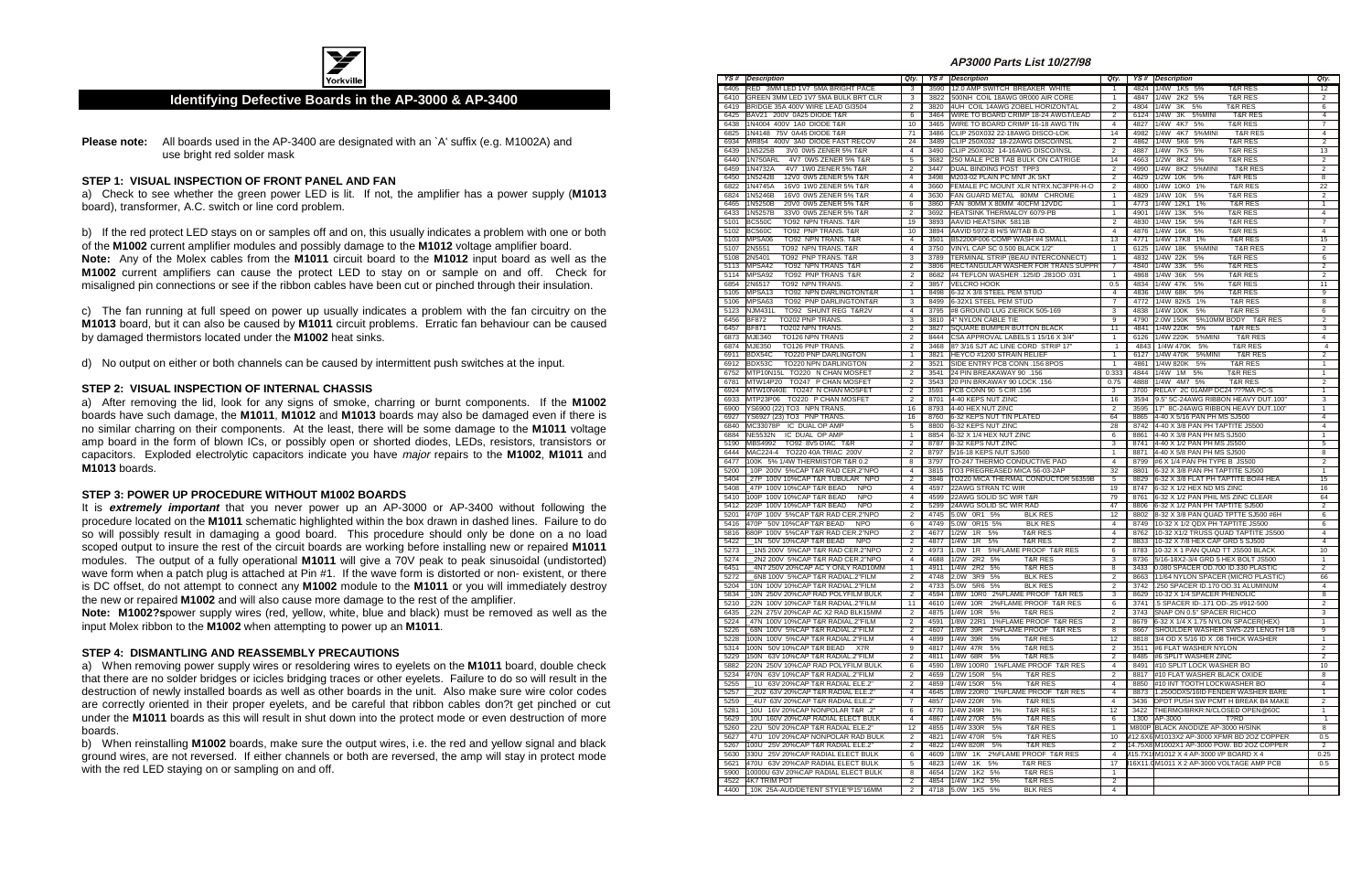

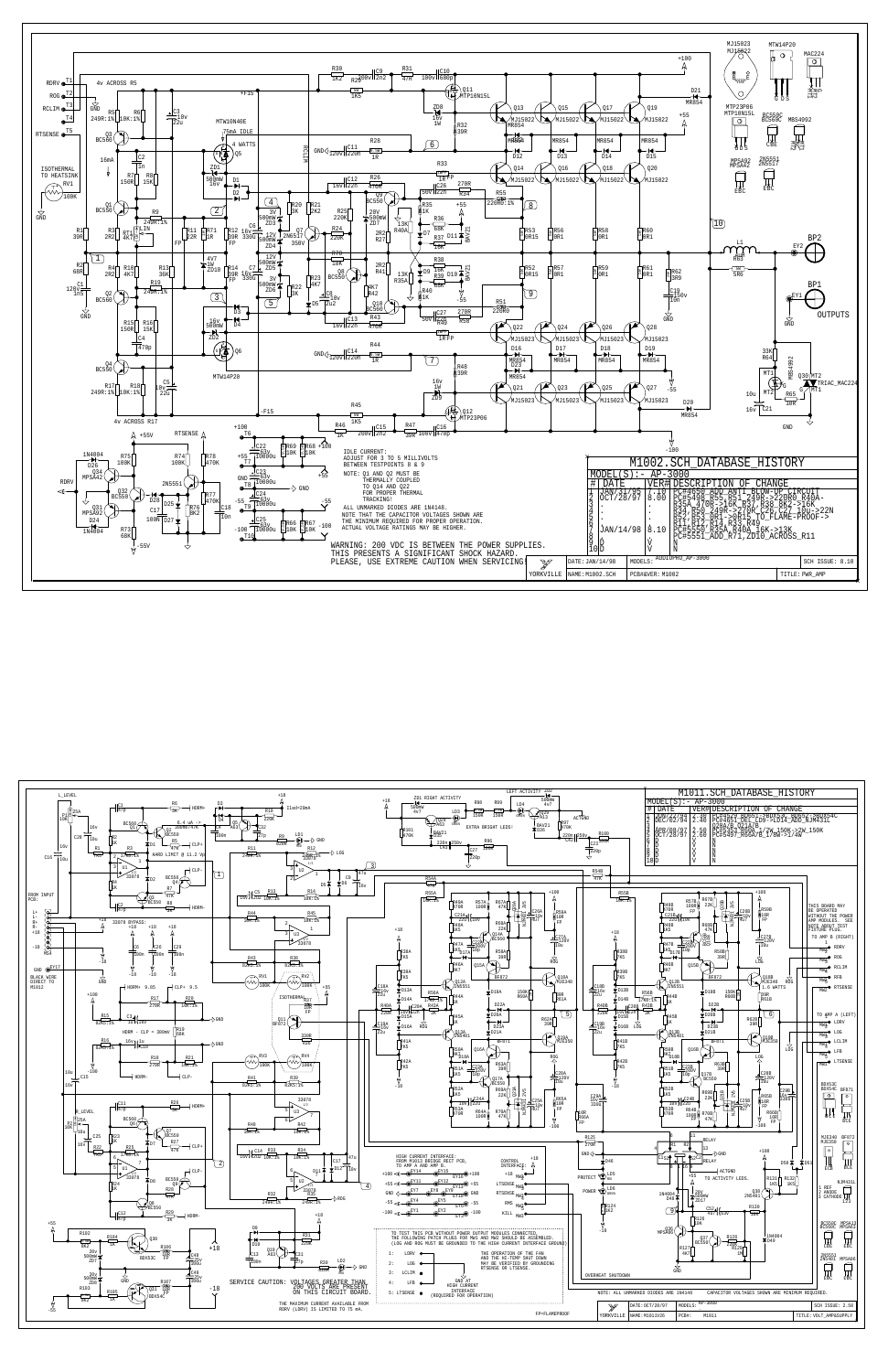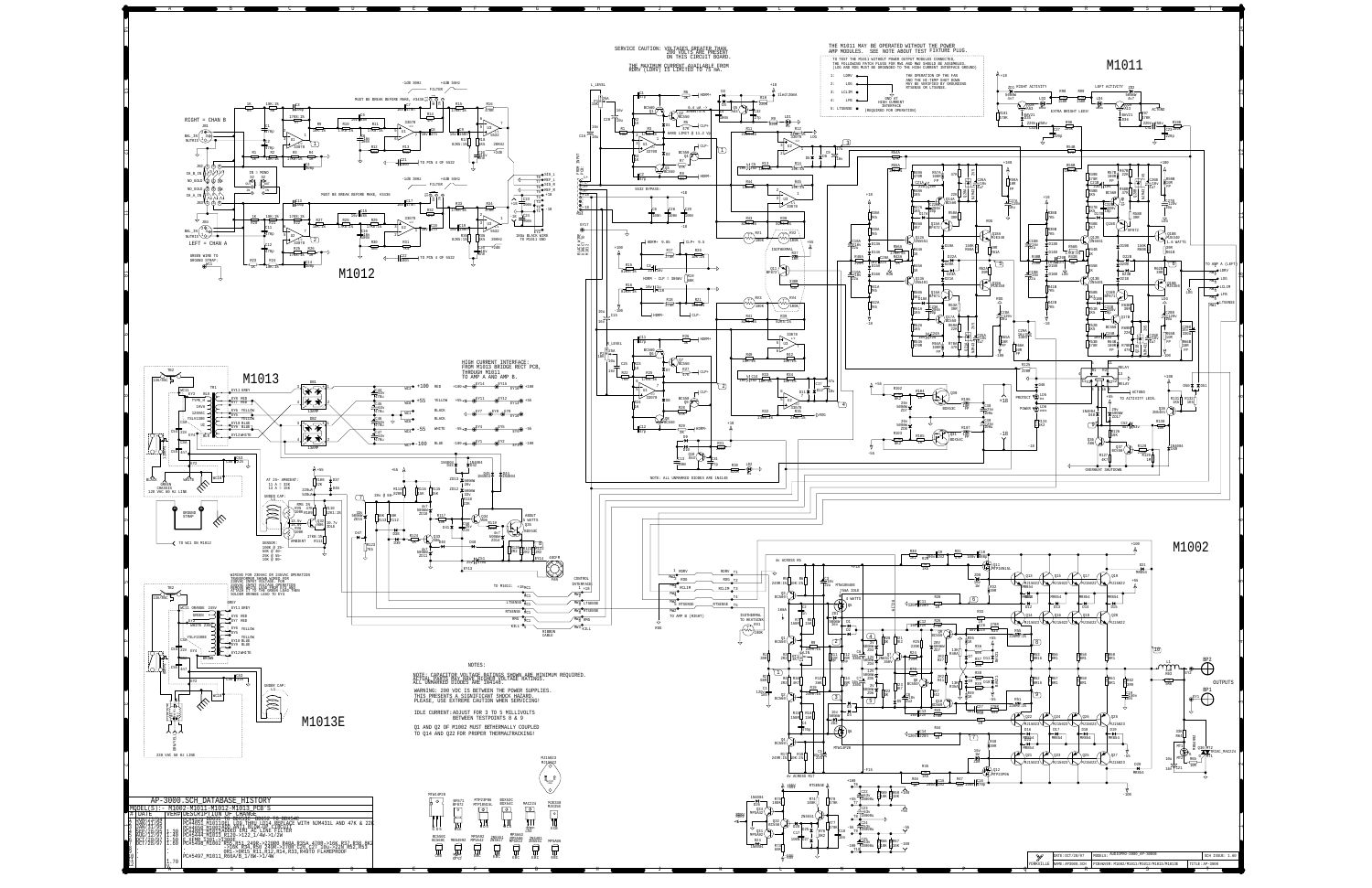¢

DDDDDD

DD

D<br>DEC/17/97<br>JAN/28/98

VVVVVV8.10<br>9.00 V VV7.00 .

| <b>NCCOMODATE NEWER AND SMALLER FILTER CAPS</b>   | FEB/28/95                                      | 6.10 | TABS ADDED FOR SPKR OUTPUTS RTV HOLES MOVED TO    | SPREADER                 |
|---------------------------------------------------|------------------------------------------------|------|---------------------------------------------------|--------------------------|
| PC#4924 PAD SIZE FOR OUTPUT TRANSISTOR            | MAR/01/95                                      |      | ACCOMODATE NEWER AND SMALLER FILTER CAPS          |                          |
| NCOLLECTORS MADE LARGER TO ACCOMODATE             | OCT/19/95                                      | 6.20 | PC#4924 PAD SIZE FOR OUTPUT TRANSISTOR            |                          |
| NROBOT ASSEMBLY. CHANGES TO TRACE ONLY            |                                                |      | COLLECTORS MADE LARGER TO ACCOMODATE.             |                          |
| ADDED ROUTING AT TP8-TP9                          |                                                |      |                                                   |                          |
| PC#5498 R55, R51 249R->220R0 R40A, R35A 470R->16K | DEC/09/97                                      | 7.00 | PC#5546 R55, R51 249R->220R0 R40A, R35A 470R->20K |                          |
| R37,R38 8K2->16K,R36,R39 36K->68K R34,R50 249R    |                                                |      | R37,R38 10K->27K,R36,R39 27K->91K R34,R50 249R    | TAB WIRE COLOURS         |
| ->270R C26,C27 10u->22N,R52,R53 0R1->0R15         | + +                                            |      | ->270R C26, C27 10u->22N, R52, R53 0R1->0R15      |                          |
| R11,12,14,33,49 TO FLAMÉPROOF. CIRCUIT CHANGES    | ,王乙曰:                                          |      | R11, 12, 14, 33, TO FLAMEPROOF. CIRCUIT CHANGES   | 12"RED 16AWG<br>TAB 1    |
| PC#5550 R40A/R35A 16K->13K                        | 13 DEC/08/97                                   | 8.00 | PC#5546_R36,R39_1_END_78V->145V_                  | TAB 2 10"YEL 16AWG       |
| PC#5550_ADD_R79, ZD10_ACROSS_R11                  | 14 JAN/28/98                                   | 9.00 | PC#5550 ADD R79, ZD10 ACROSS R11                  | 8"BLK 16AWG<br>TAB 3     |
|                                                   |                                                |      |                                                   | 16AWG<br>7 "WHT<br>TAB 4 |
|                                                   |                                                |      |                                                   |                          |
|                                                   |                                                |      |                                                   | TAB 5 6"BLU 16AWG        |
|                                                   |                                                |      |                                                   | TAB 6<br>OUTPUT +        |
|                                                   | 15 D<br>16 D<br>17 D<br>18 D<br>19 D<br>12 O D |      |                                                   | TAB 7                    |
|                                                   |                                                |      |                                                   | OUTPUT -                 |
|                                                   |                                                |      |                                                   |                          |



AGAINST THE COPPER SURFACEMARKED 2 AND 3 ARE BENT FLAT IT IS IMPERATIVE THAT LEGS BEND LEGS IN DIRECTION SHOWN DO NOT CUT LEGSAFTER MOUNTING DEVICE IMPORTANT



JAN/97<br>OCT/28/97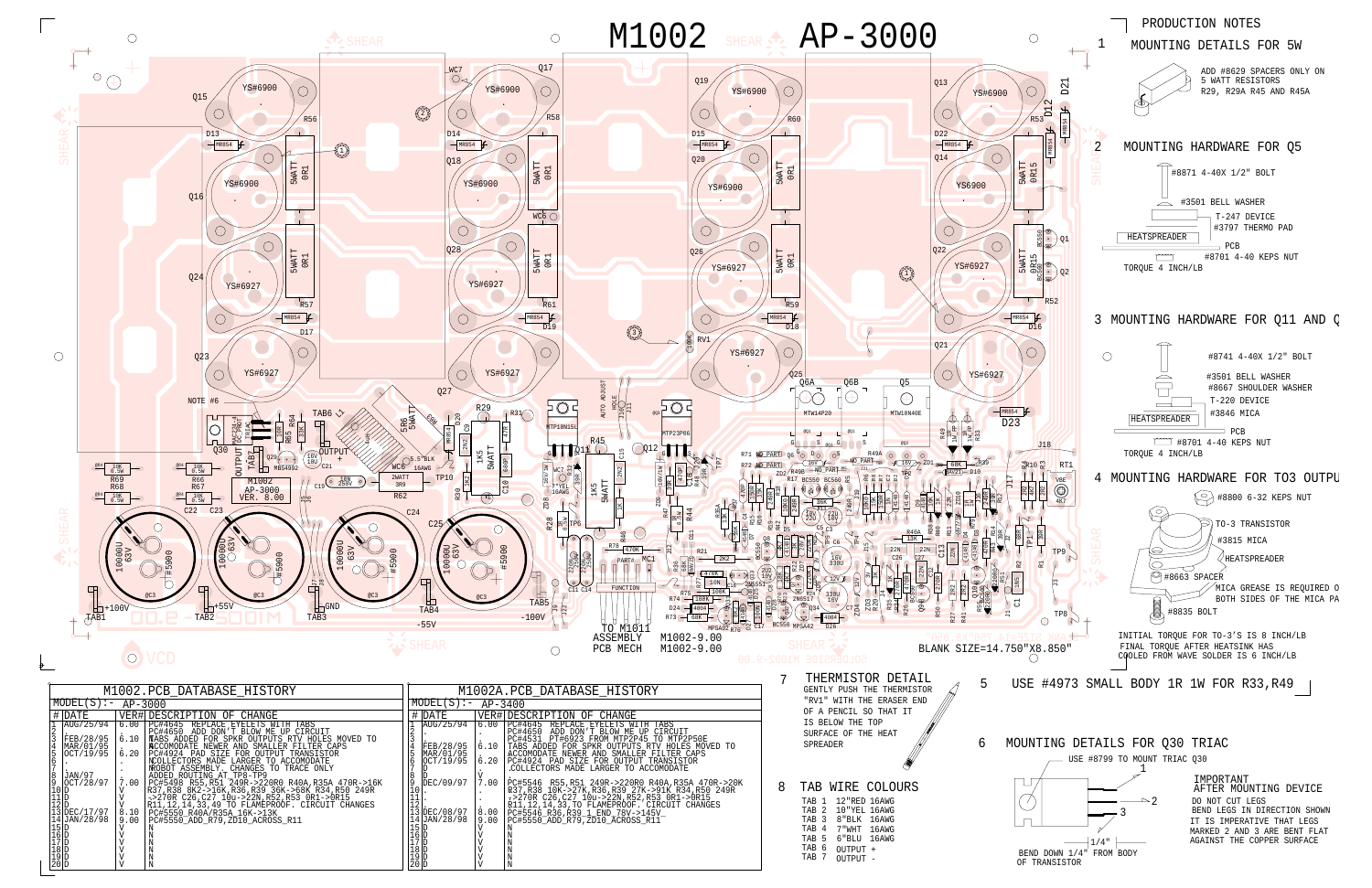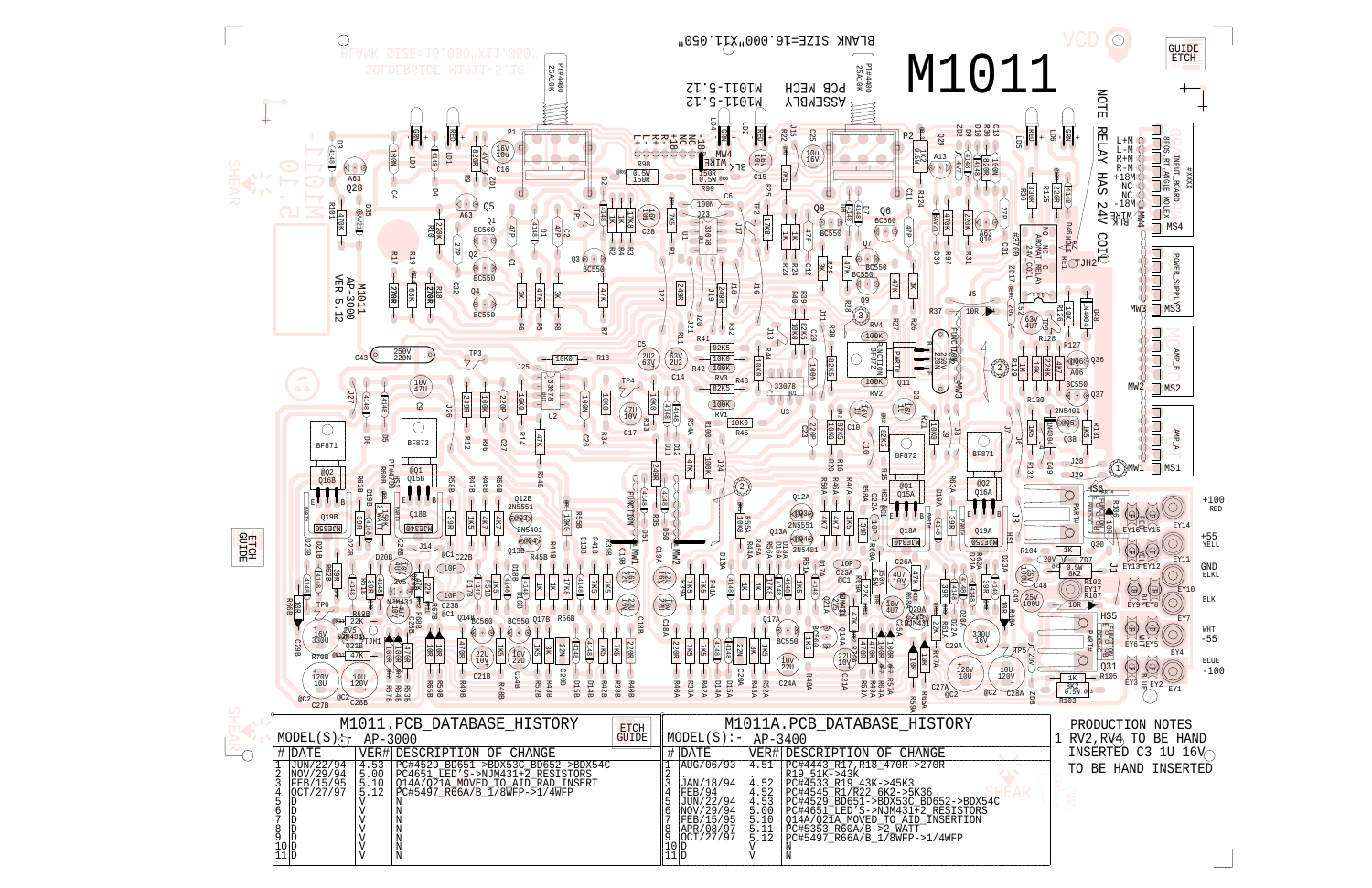